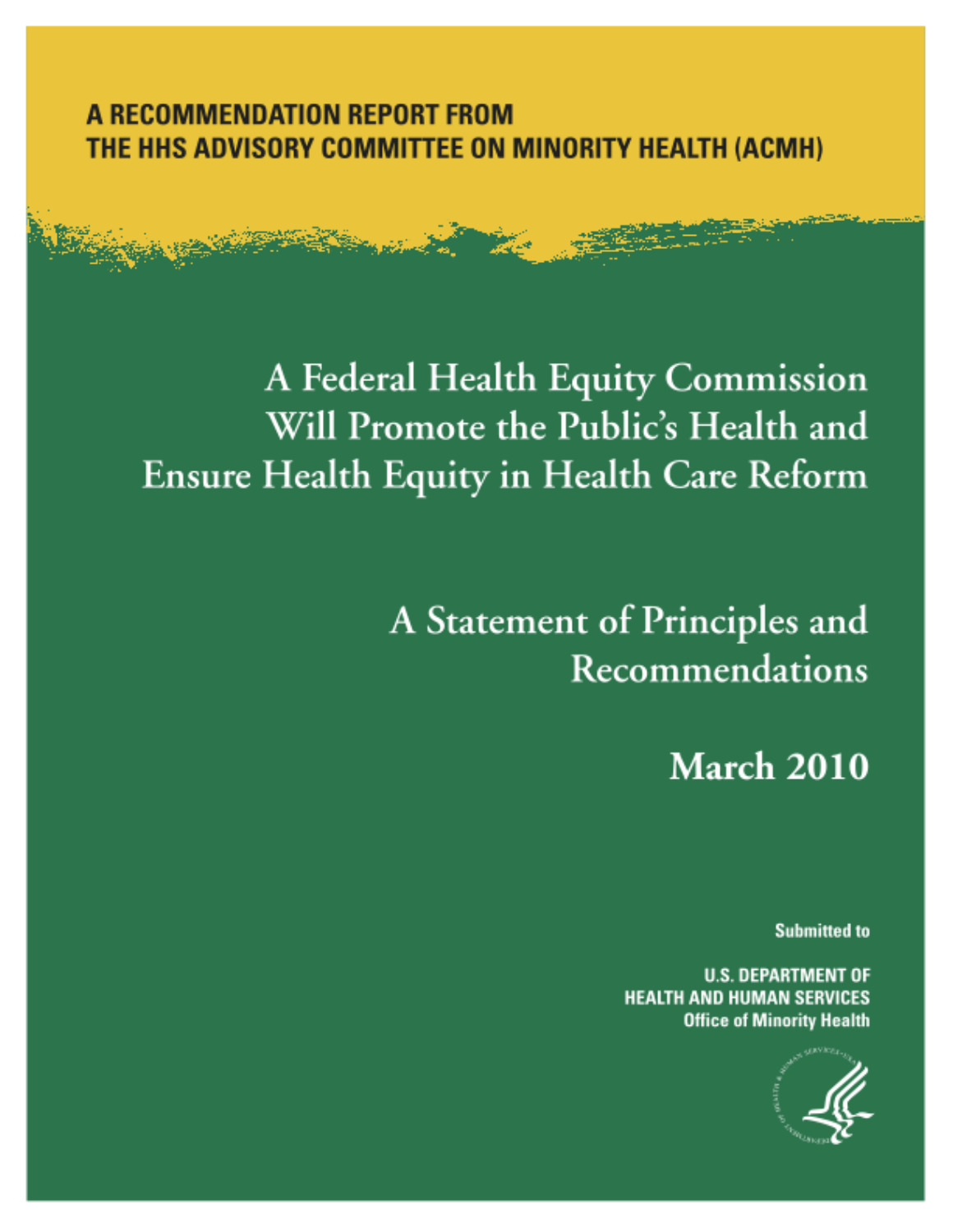## **A FEDERAL HEALTH EQUITY COMMISSION WILL PROMOTE THE PUBLIC'S HEALTH AND ENSURE HEALTH EQUITY IN HEALTH CARE REFORM**

## **A STATEMENT OF PRINCIPLES AND RECOMMENDATIONS U.S. Department of Health and Human Services Advisory Committee on Minority Health (ACMH)**

**Submitted** 

**Through Garth Graham, MD, MPH, Deputy Assistant Secretary for Minority Health To Kathleen Sebelius, Secretary, U.S. Department of Health and Human Services** 

**March 2010**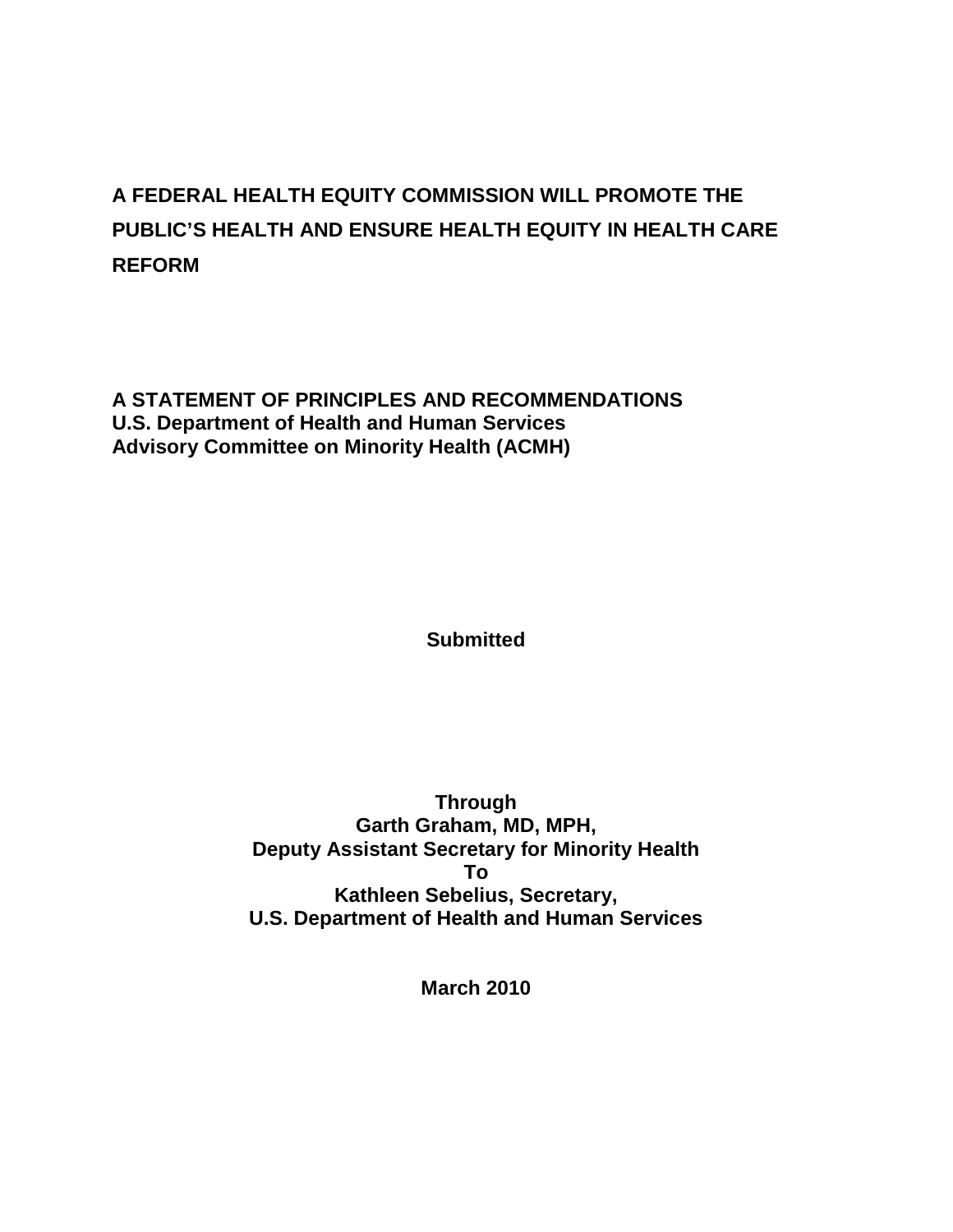**Advisory Committee on Minority Health**: Section 1707 of the Public Health Service Act, as amended, by the Minority Health and Health Disparities Research and Education Act of 2000, P. L. 106-525 authorizes the establishment of an Advisory Committee on Minority Health. The Committee also is governed by provisions of Public Law 92-463, as amended (5 U.S.C. Appendix 2), which sets forth standards for the formation and use of advisory committees. The Act directs the Advisory Committee on Minority Health to advise the HHS, through the Deputy Assistant Secretary for Minority Health, on improving the health of racial and ethnic minorities and on the development of the program activities of the Office of Minority Health.

### **COMMITTEE MEMBERS:**

### **Chairperson**

**Rubens J. Pamies, MD, FACP** 

Vice Chancellor for Academic Affairs, Dean for Graduate Studies, Professor of Medicine, University of Nebraska Medical Center Omaha, NE **Term. Date**: 02/23/2011

### **Members**

**Diana M. Bonta, RN, DrPH** 

Kaiser Permanente, Vice President, Public Affairs Southern California Region Pasadena, CA **Term. Date**: 11/01/2011

### **Olveen Carrasquillo, MD, MPH**

Associate Professor Medicine & Health Policy and Community, Division of General Medicine Columbia University Medical Center New York, NY **Term Date:** 02/23/2013

### **Bettye Davis-Lewis, EdD**

Chief Executive Officer Diversified Health Care Systems, Inc. Houston, TX 77004 **Term Date:** 06/01/2010

### **Gayle Dine-Chacon, MD**

Associate Vice President for Native American Health, Associate Professor, Clinician Educator, Director, Center for Native American Health, Department of Family and Community Medicine Albuquerque, NM **Term Date:** 02/23/2013

### **Bryan Liang, M.D., PhD, JD**

Executive Director and Professor of Law Institutes of Health Law Studies California Western School of Law San Diego, CA **Term. Date:** 06/01/2010

### **Edward L. Martinez, MS**

Senior Consultant, National Association of Public Hospitals and Health Systems Viroqua, WI **Term. Date:** 02/23/2013

### **Kelly Moore, MD**

Visiting Associate Professor, Colorado School of Public Health, University of Colorado Denver American Indian and Alaska Native Programs Albuquerque, NM **Term. Date:** 02/23/2013

### **Marguerite J. Ro, DrPH**

Deputy Director of Policy and Programs Asian and Pacific Islander American Health Forum San Francisco, CA **Term. Date**: 02/23/2013

### **Oreta Mapu Togafau, DrPA**

Senior Policy Advisor to the Governor American Samoa Government Pago Pago, AS **Term Date:** 02/23/2013

### **Cara Cowan Watts**

District Seven Representative to the Cherokee Nation Tribal Council District 7 – Will Rogers Claremore, OK **Term. Date***:* 11/01/2011

### *REPORT WRITING GROUP*

Rubens J. Pamies, MD, FACP Edward L. Martinez, MS Bryan Liang, MD, PhD, JD Marguerite J. Ro, DrPH Cara Cowan Watts

Contractor: Kathleen A. Maloy JD, PhD TeamPSA Technical Writer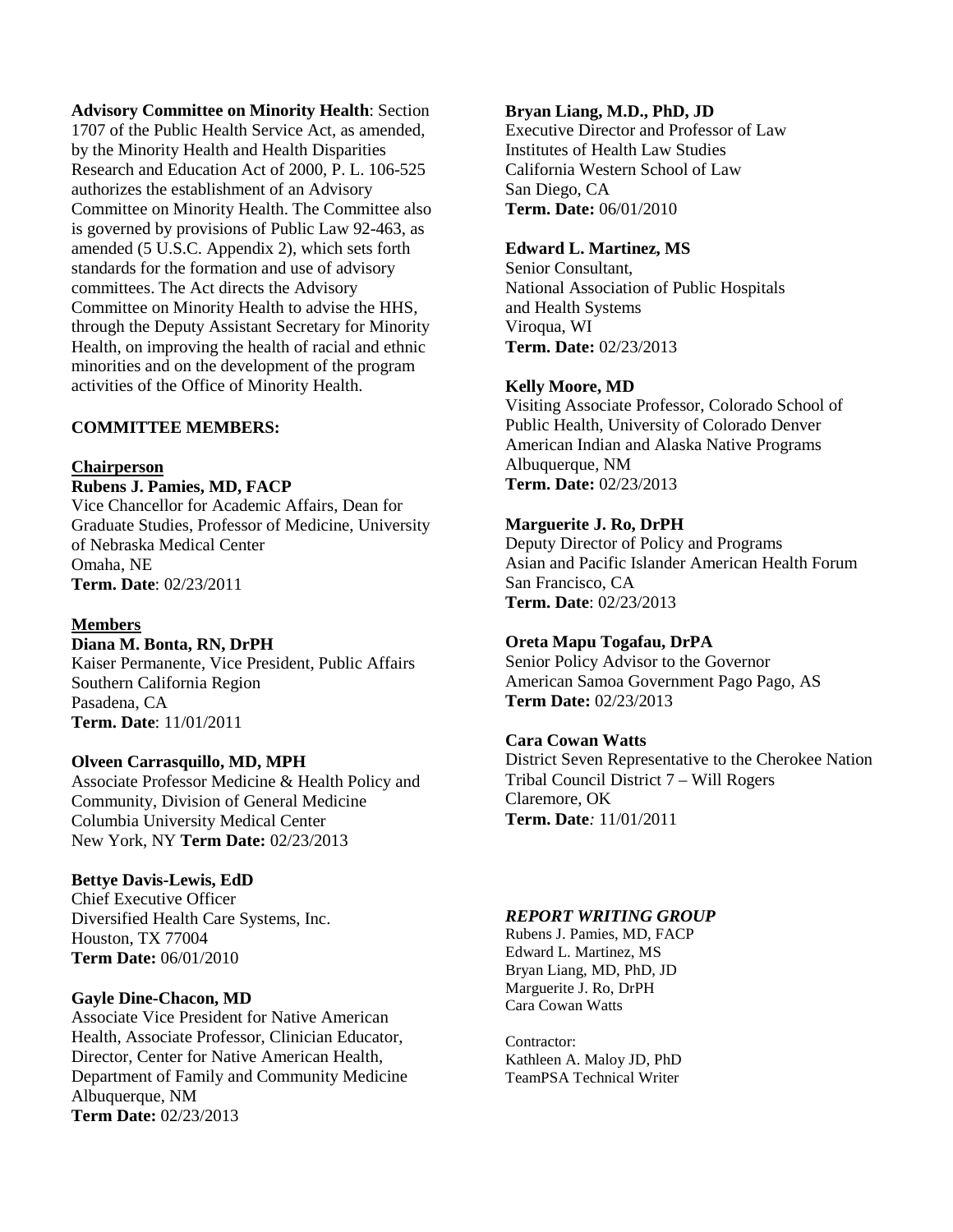## **TABLE OF CONTENTS**

|                                                                     | Page      |
|---------------------------------------------------------------------|-----------|
|                                                                     |           |
|                                                                     |           |
| <b>Protecting the Public's Health Requires a</b>                    |           |
|                                                                     |           |
| US Health Disparities and Inequities are Pervasive, Persistent,     |           |
| FHEC Will Demand and Catalyze National Action to Eliminate          |           |
| FHEC Will Elevate Social Determinants of Health as Critical to      |           |
| <b>FHEC Will Catalyze National &amp; State Leadership Needed to</b> |           |
| <b>US Civil Rights Commission Lessons Learned for FHEC</b>          |           |
| <b>Equitable Funding in Federal Budget and</b>                      | 9         |
| <b>Federal Interagency Management Team</b>                          |           |
|                                                                     |           |
|                                                                     | <b>13</b> |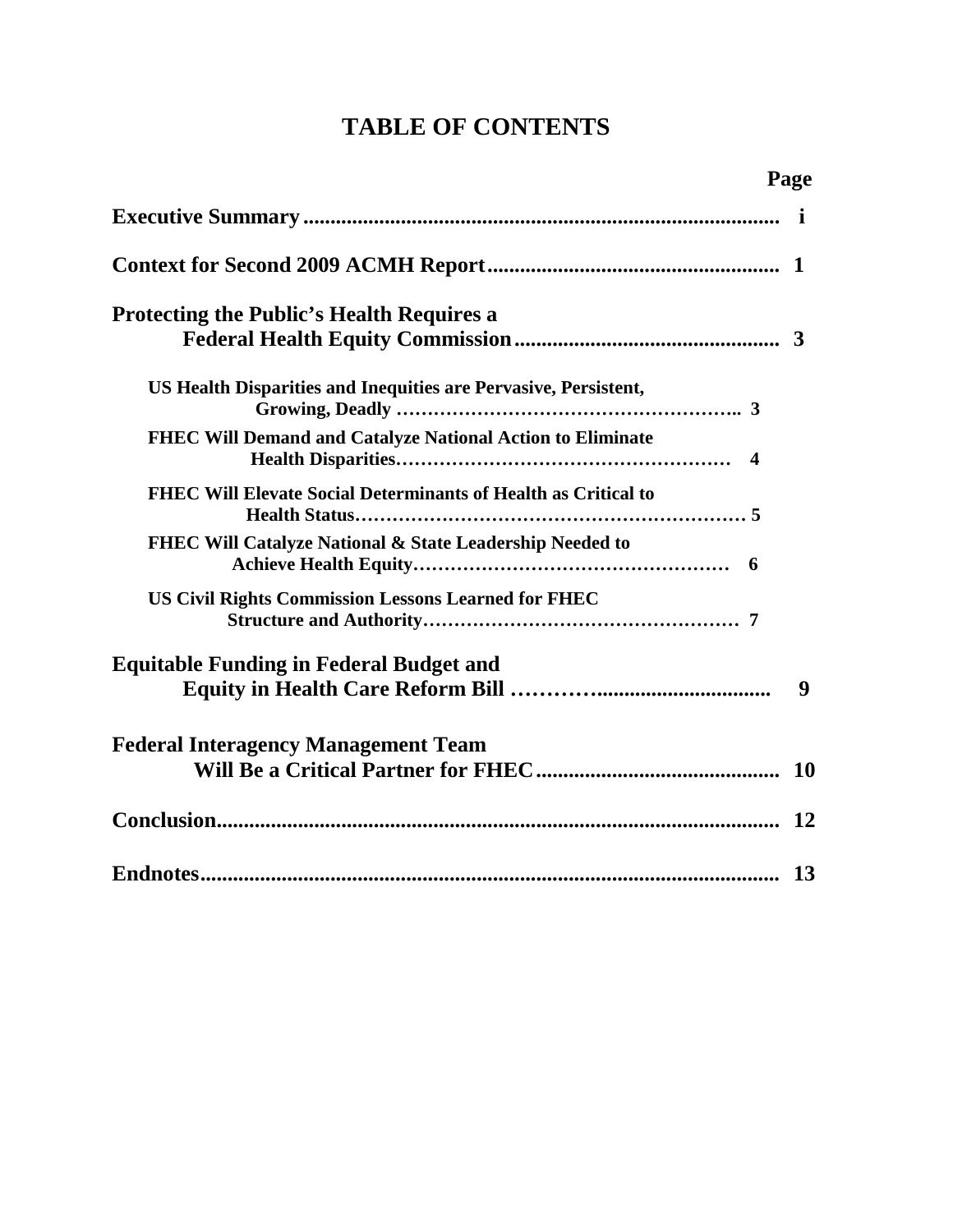## **EXECUTIVE SUMMARY**

<span id="page-4-0"></span>The Advisory Committee on Minority Health (ACMH) urgently recommends that the President and Congress take steps to establish a *Federal Health Equity Commission (FHEC) that will focus on eliminating health disparities and achieving health equity for all. The FHEC will provide the national focus and authority necessary to achieve sustainable progress toward achieving these two goals critical to preserving our nation's health and security.* 

In accordance with Dr. Martin Luther King's acute observation that injustice in health is the most shocking and most inhumane inequality, the FHEC will effectively (1) elevate health disparities issues to the status of civil rights concerns, (2) recognize that all US residents have the right to an equal opportunity for a healthy life and to equitable treatment by the US health care system, and (3) establish health equity as the standard for personal and public health.

### *The FHEC will ensure that the main indicators of health care reform success be defined by how well the reformed health care system responds to the health needs of the least visible and influential, improves the health of minority and vulnerable communities, eliminates health disparities, and achieves health equity for all.*

The ACMH recommends the following criteria for establishing the Federal Health Equity Commission:

- $\triangleright$  Federal Health Equity Commission will be comprised of seven members who will serve four year staggered terms. Each commissioner will be appointed by the president, and subject to Senate confirmation. As a prerequisite, commission members will have extensive health equity and health disparities experience and expertise.
- The FHEC director and general counsel will be career Senior Executive Service positions. The FHEC director will be provided with adequate funding and staff.
- $\triangleright$  The FHEC will investigate and monitor the progress of health equity and the elimination of health disparities, and whether equal opportunity for a healthy life exists or is restricted/limited/constrained. The Commission will have effective authority to call upon any agency of the executive branch for assistance.
- $\triangleright$  The FHEC will have the authority to hold hearings across the country to assess how much progress has been made in achieving health equity and eliminating health disparities, and in providing all minority and vulnerable populations with equal opportunities to live a healthy life.
- $\triangleright$  The FHEC will have enforcement authority, similar to those mechanisms currently identified in Title VI, to direct federal grants and contracts to be contingent and comply with relevant standards/requirements associated with a commitment to eliminate health disparities and achieve health equity.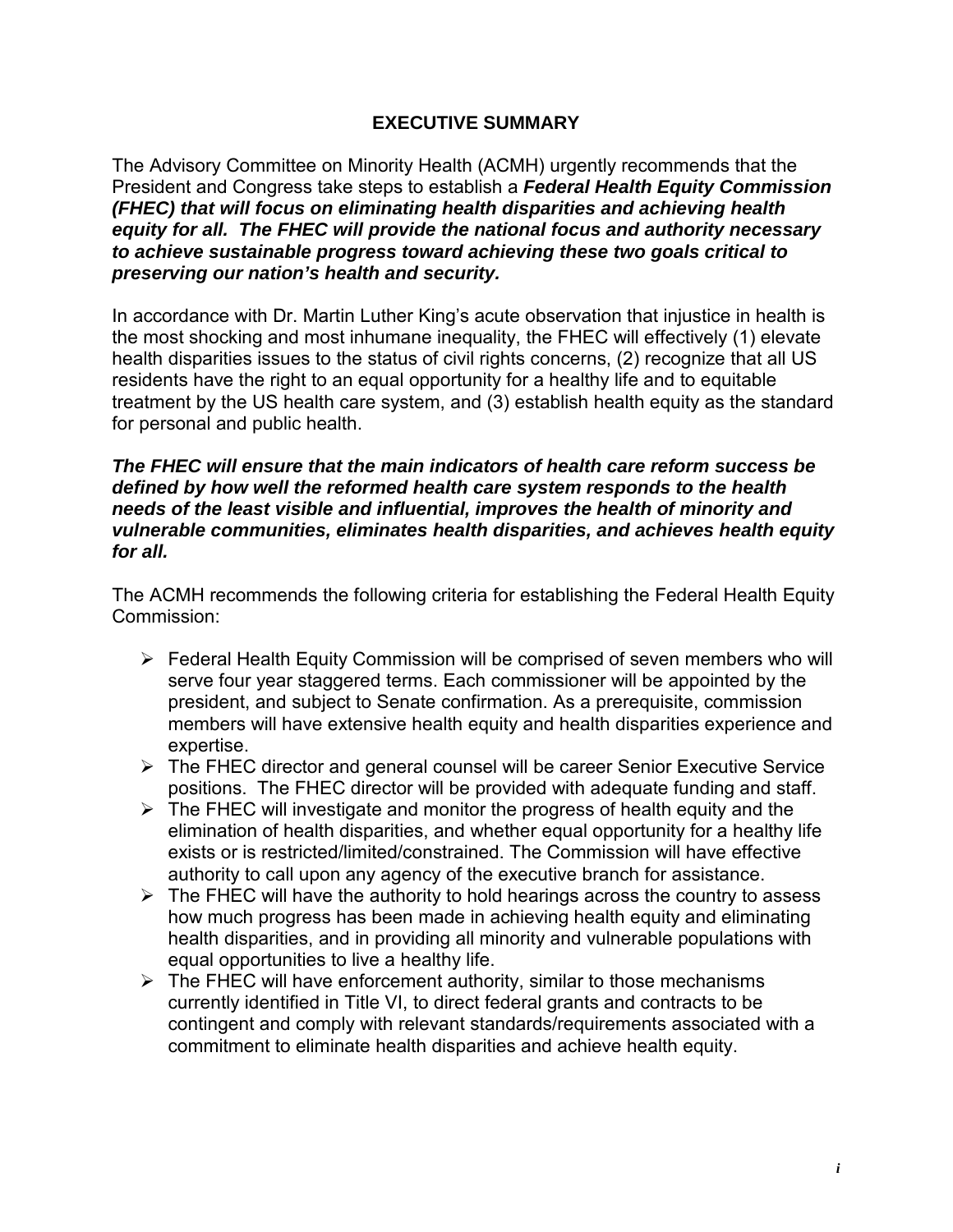The ACMH also notes that health insurance reform is necessary, but it is not sufficient to eliminate health disparities, and urges that the FY2011 federal budget provide substantial support for health equity including strong support for critical functions implementing the reauthorized Office of Minority Health, and expanded funding for community- and prevention-oriented programs.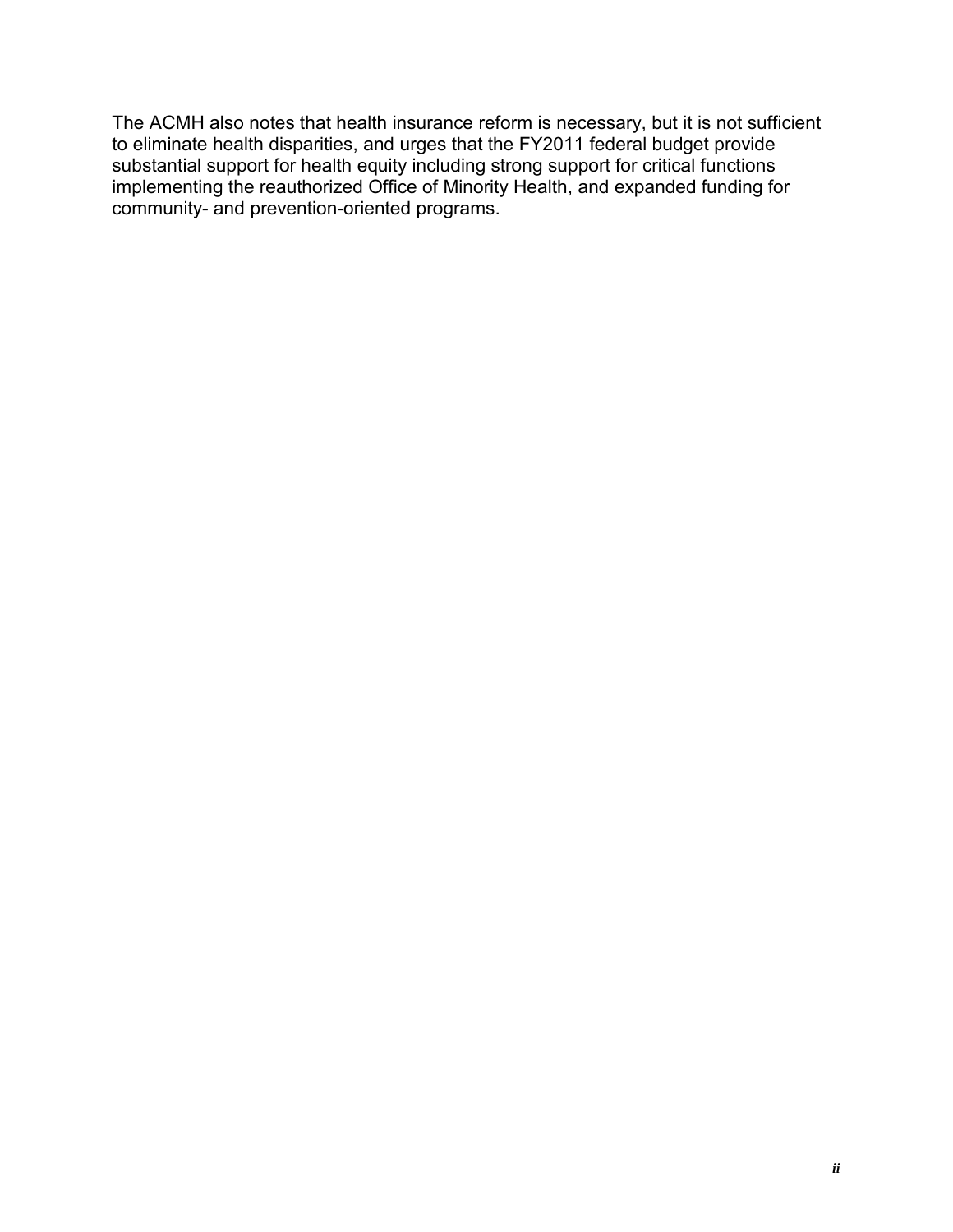## <span id="page-6-0"></span>**I. Context for Second 2009 Report of the Advisory Committee on Minority Health**

In preparing this Second Report to the Secretary of Health and Human Services (HHS), the HHS Advisory Committee on Minority Health (ACMH) is keenly aware that present public debate, media coverage, and federal legislative activity concerning health reform have yet to focus on the impact of reform on this nation's minority and other vulnerable communities. Since 1998, the ACMH has endeavored to carry out its charge to advise "the Secretary on ways to improve the health of racial and ethnic minority populations, and on the development of goals and program activities within the Department."

With this important charge and the newly passed health reform legislation in mind, the ACMH again insists that the quality and success of health reform initiative must be measured and assessed by more substantive measures in addition to increased access to insurance and improved financing or cost control. *The most important indicators of health reform success must consider how well the reformed US health care system responds to the health needs of the least visible and influential in our society, improves the health of minority and vulnerable communities, and eliminates health disparities.*

This Committee's First 2009 Report to the Secretary proposed 14 Principles for Minority Health Equity in Health Care Reform to ensure that the legislative and administrative processes would meet the health care needs of minority communities by creating the impetus and infrastructure to eliminate health disparities.<sup>[1](#page-18-1)</sup> Noting that the US history of intractable health inequities requires systematic vigilance/oversight, and corrective action, the Committee also proposed three overarching recommendations to ensure ongoing application of the Minority Health Equity in Health Care Reform Principles:

- $\triangleright$  The Administration and the Congress shall take steps to develop and establish a Federal Health Equity Commission (akin to the Federal Civil Rights Commission) that will focus on eliminating health disparities in the US. The Health Equity Commission will provide the stature necessary to begin to achieve sustained progress toward the elimination of health disparities/inequities.
- $\triangleright$  In the meantime, all health care reform commissions, committees, and working groups – whether federal or state or local governmental and legislative, public or private think-tank/NGO, must take steps to include sub-committees that address health disparities/inequities, minority health equity, and workforce diversity. It is equally important that these entities take meaningful steps to ensure diversity reflective of communities served in their leadership, membership, and staffing.
- The 14 Principles for including Minority Health Equity in Health Care Reform should be thoroughly addressed in writing by all entities noted above. These reports must be delivered to the HHS Secretary and the Federal Health Equity Commission if such entities receive public funding or support.

This Second ACMH Report proposes an expanded delineation of authority for the FHEC, its establishment is based on an informed operational framework that was previously recommended to ensure the elimination of health disparities.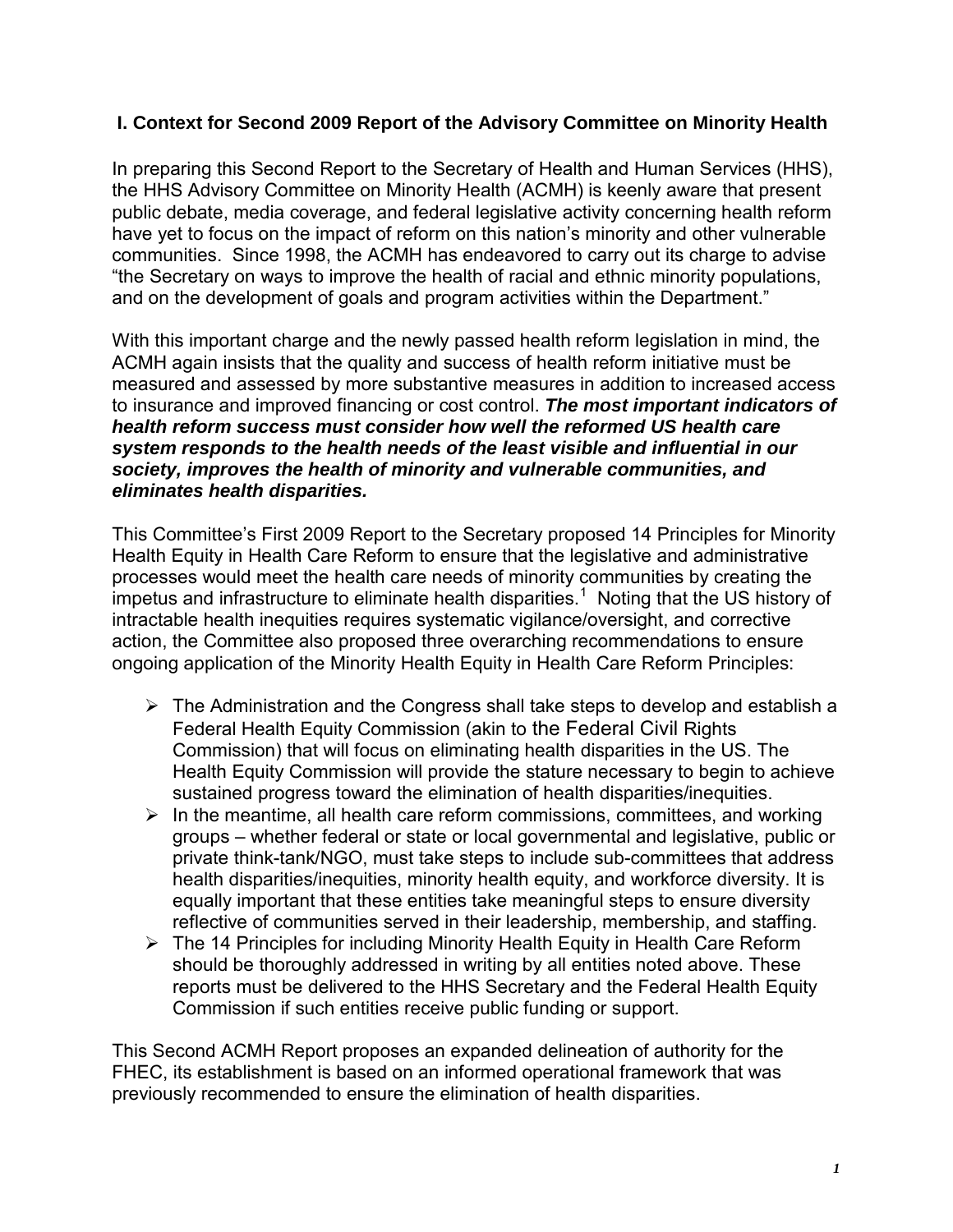*We recommend and urge that the Federal Health Equity Commission be created to assume the legal authority*, *as well as becoming the nonpartisan leader and integrator, for strategies and initiatives to promote and achieve health equity in the US. The FHEC will provide the national focus necessary for sustainable progress toward achieving two goals – eliminating health disparities and achieving health equity – that are critical to preserving the US health and security.* 

The Federal Health Equity Commission would catalyze and facilitate fundamental change in the US paradigm by defining what it means to be healthy, and how health is attained and maintained. Given the mounting and compelling evidence that a wide range of socioeconomic factors determine health status (i.e., the social determinants of health SDOH), the FHEC could marshal the interdisciplinary resources and the collaboration across sectors and jurisdictions necessary to achieve health equity for all.

The FHEC would lead concerted efforts on fundamental health equity issues such as (1) the importance of prevention and primary care to health promotion, (2) the need to create health-producing communities and equal opportunities for healthy lives, and (3) the critical role of cultural competency in ensuring that all communities benefit equally from the US health care system.

This Report offers an organizational and operational framework for the FHEC, and provides specific guidance for creating the FHEC including: (1) seven members who will serve four-year staggered terms, be appointed by the president, and be subject to Senate confirmation; (2) authority to hold hearings and seek support from federal agencies; (3) authority to enforce compliance with health equity standards; (4) capacity to establish standards for eliminating health disparities and achieving health equity; and (5) capacity to lead and catalyze all federal level work on health.

The ACMH emphasizes that health insurance reform is necessary but not sufficient to achieve minority health equity. *Consequently this Report also highlights critical issues related to equitable funding in the FY2011 federal budget and in the health care reform bill.* These issues include: (1) increased funding for public health, community health, and special populations; (2) increasing funding for OMH and NCMHD; and (3) increased funding for health services research focused on eliminating health disparities in the US health care system and assessing reform efforts using health equity measures.

*Lastly, this Report acknowledges the important work of the Federal Interagency Management Team (FIMT) that includes all departments relevant to the social determinants of health such as transportation, housing and urban development, veteran affairs, education, agricultural, commerce, and labor,* **and the e***nvironmental protection agency.* The FIMT should strengthen and coordinate with FHEC all federal leadership to achieve heath equity, as well as support the work of the FHEC on a wide range of health disparities issues. The FIMT should maintain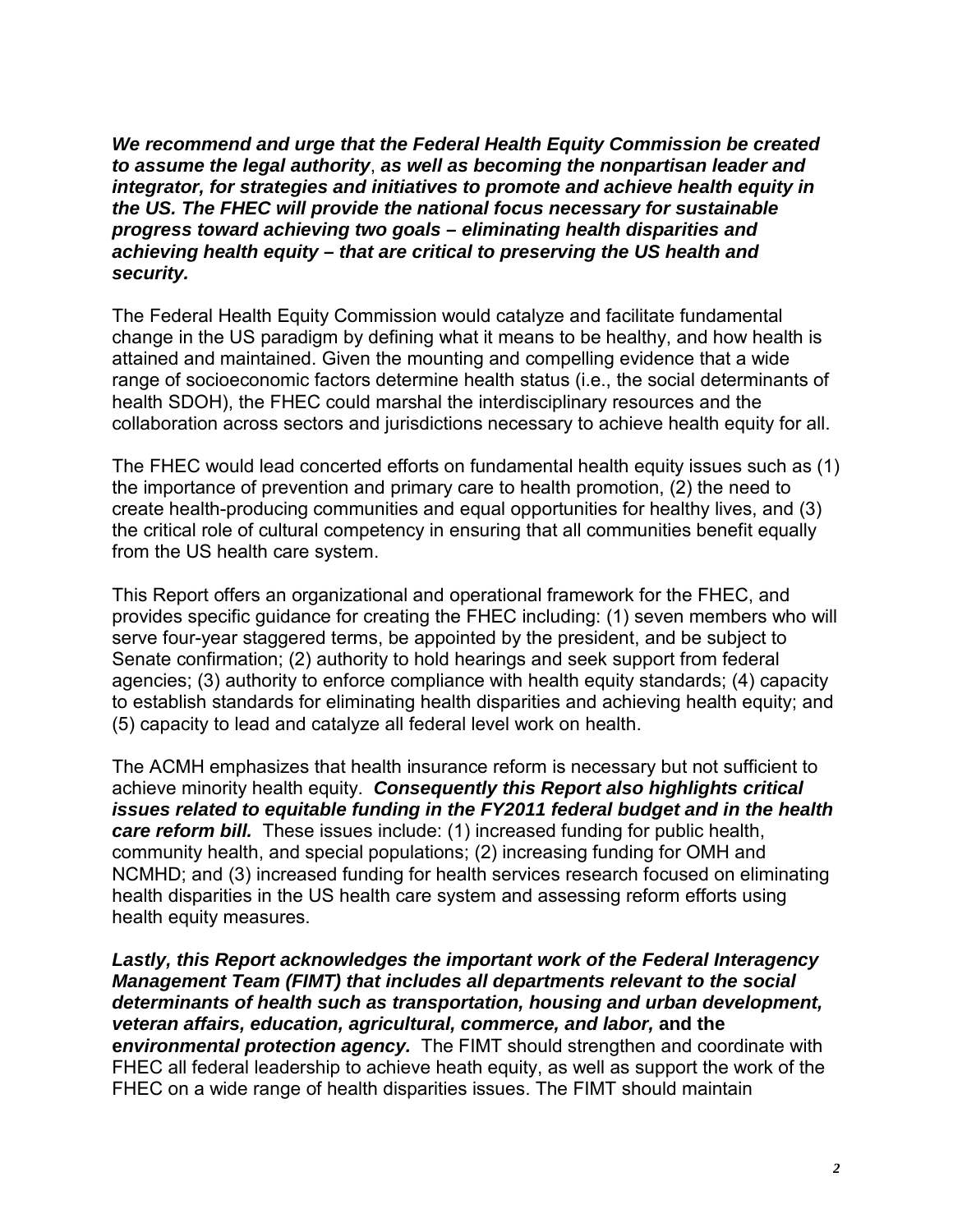<span id="page-8-0"></span>representative, meaningful, and responsive consultation with all minority, vulnerable, and marginalized communities comparable to the existing consultation protocols currently in place at HHS.

## **II. Protecting the Public's Health Requires a Federal Health Equity Commission**

In its July 2009 Recommendation Report to the HHS Secretary, ACMH urgently recommended the creation of the FHEC, citing the long US history of health disparities, the lack of effective strategies to ameliorate these disparities, and recent compelling evidence that health disparities are worsening.

As understanding of the current health care reform legislation evolve, ACMH notes that present public debate, media coverage, and federal legislative activities concerning health care reform have yet to focus on the impact of health care reform on this nation's minority and other vulnerable communities.

Given the very troubling absence of minority health and health disparities awareness, this Second ACMH Report again urgently recommends creation of the FHEC, and proposes that it assume expanded authority to lead strategic efforts and initiatives to promote and achieve health equity for all US residents. Pervasive challenges to health equity, quality, and safety for minority communities demand national policy leadership.

In accordance with Dr. Martin Luther King's piercing observation that injustice in health is the most shocking and most inhumane inequality, FHEC would effectively (1) elevate health disparities to the status of civil rights concerns, (2) recognize that all US residents have the right to an equal opportunity for a healthy life and to equitable treatment in the US health care system, and (3) establish health equity as a quality measure for personal and public health applicable to all health care systems.

In this section, we briefly summarize the need for the FHEC as outlined in the July 2009 Report as well as the proposed scope of the FHEC authority and activities. We then highlight a few structural and operational considerations for the FHEC.

## *US Health Disparities and Inequities are Pervasive, Persistent, Growing, Deadly*

Health and health care disparities have disproportionately affected minority communities across the US health care system. Despite the 2003 Institute of Medicine (IOM) report, *Unequal Treatment: Confronting Racial and Ethnic Disparities in Healthcare*, and the issuance of numerous and compelling reports on health disparities by other prestigious entities, the 2008 National Healthcare Disparities Report shows that gaps in health status remain the same or are worsening with severe consequences.<sup>[2](#page-18-2)</sup> Minority communities (i.e., Blacks, Hispanics, American Indians/ Alaskan Natives, some Asian Americans and Native Hawaiians and Other Pacific Islanders) continue to be vulnerable communities that are disproportionately poorer, uninsured or underinsured. <sup>[3](#page-18-3)</sup> Minority communities continue to disproportionately experience higher morbidity and mortality rates for disabling chronic diseases such as diabetes, kidney disease, heart disease,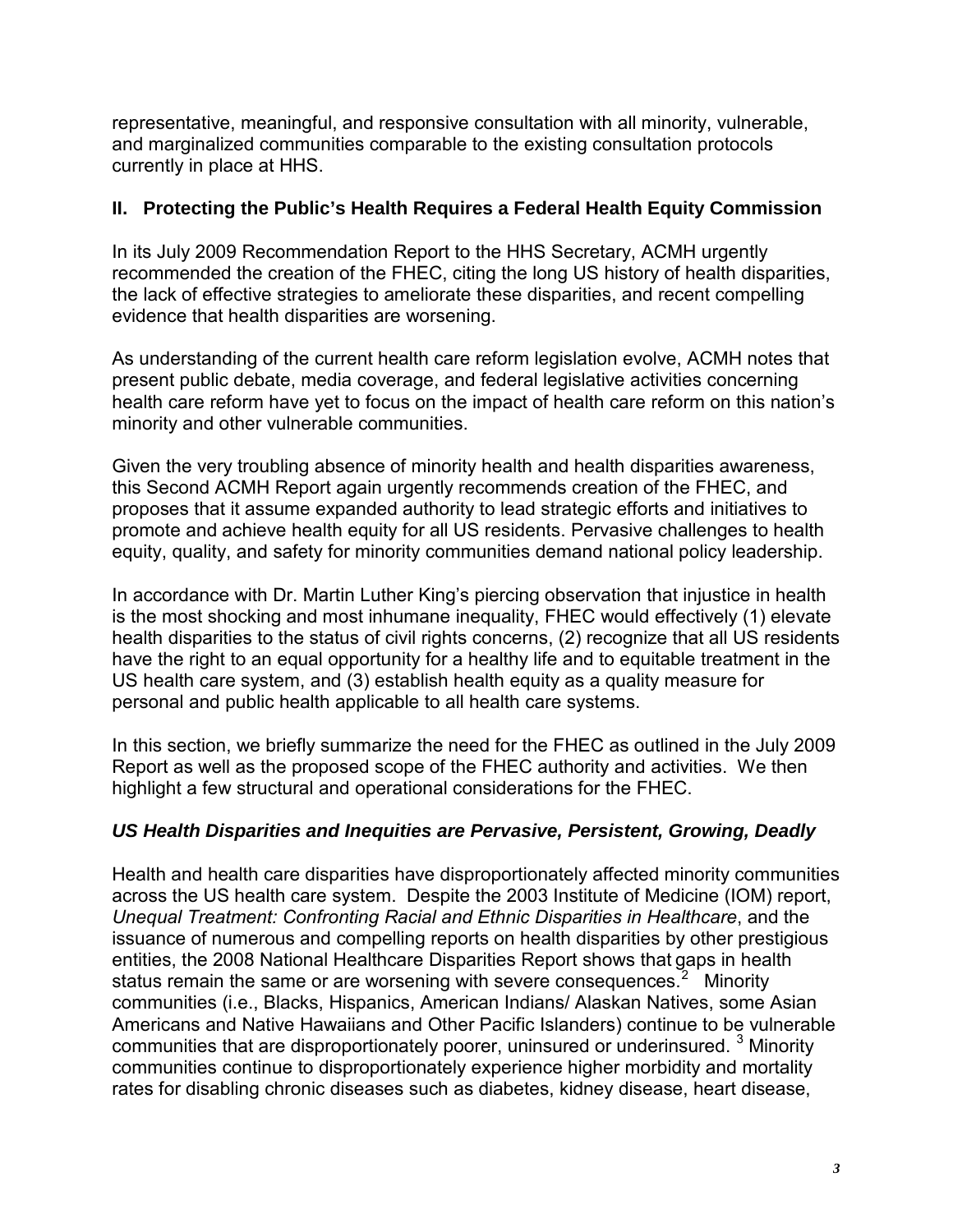<span id="page-9-0"></span>and cancer.<sup>[4](#page-18-4)</sup> A recent analysis of 1991 to 2000 mortality data concluded that, if mortality rates of African Americans had been equivalent to those of whites in this time period, then approximately 886,000 deaths would have been averted.<sup>[5](#page-19-0)</sup> Minority communities are disproportionately affected by conditions adverse to health including living in unhealthy environments with fewer health care facilities and health care professionals and less emphasis on wellness.<sup>[6](#page-19-1)</sup>

Even with the increased attention and advances in the quality of care, hundreds of studies have documented substantial gaps in the US health care system in access, quality of care and health outcomes by race, ethnicity, socioeconomic status, and gender. [7](#page-19-2) Notable examples include surgical outcomes, access to ambulatory services, and outcomes for heart disease and certain cancers.<sup>[8](#page-19-3)</sup> African-American women are 67 percent more likely to die when diagnosed with breast cancer.<sup>[9](#page-19-4)</sup> Hispanics with HIV are almost 30 percent less likely to receive protease inhibitors during treatment;<sup>[10](#page-19-5)</sup> poor individuals score lower on 11 of the 17 core measures of quality care than high-income individuals; [11](#page-19-6) African Americans wait two times as long for kidney transplantation**;** [12](#page-19-7) women are less likely to receive evidence-based testing and treatment for heart disease than men. $13$ 

Asian American and Pacific Islander women have low rates of cancer screening including mammograms and Pap tests. According to Kagawa-Singer and Pourat (2000), in the US, 26% of Chinese, 21% of Japanese, 28% of Filipinos, 50% of Koreans, and 68% of Asian Indians (all over the age of forty) had never had a mammogram. Twenty percent of Asian American women over the age of eighteen have never had a Pap test, and among those who have, one out of seven has not had the test within the past three years.<sup>[14](#page-19-9)</sup> When mortality rates are used as the indicator of health outcomes, American Indians and Alaska Natives face a disadvantage relative to Whites at each stage of the life span, with persistent disparities in infant mortality, life expectancy, and mortality from a variety of conditions including chronic diseases.<sup>15</sup>

Even when care is received, minority status is a harbinger for patient safety related to communications concerns. Despite Title VI requirements,[16](#page-19-11) language differences between patients and their health care providers continue to impede health care delivery to many minority patients because appropriate language interpreter services are not available. Untrained, *ad hoc*, or lack of language interpreter services for minorities with limited English proficiency has resulted in an average of 31 mistakes per visit among these patients.[17](#page-20-0) Extensive research has shown that the delivery health care services associated with life threatening conditions such as asthma, diabetes, and hypertension is often misunderstood by minority patients.<sup>[18](#page-20-1)</sup>

## *FHEC Will Demand and Catalyze National Action to Eliminate Health Disparities*

The FHEC will be a catalyst, as was the Civil Rights Commission in the civil rights movement, for concerted mobilization of resources to achieve governmental regulations and policies to eliminate health disparities. The FHEC will provide the ongoing opportunity for re-examining the standards that govern federal financial assistance to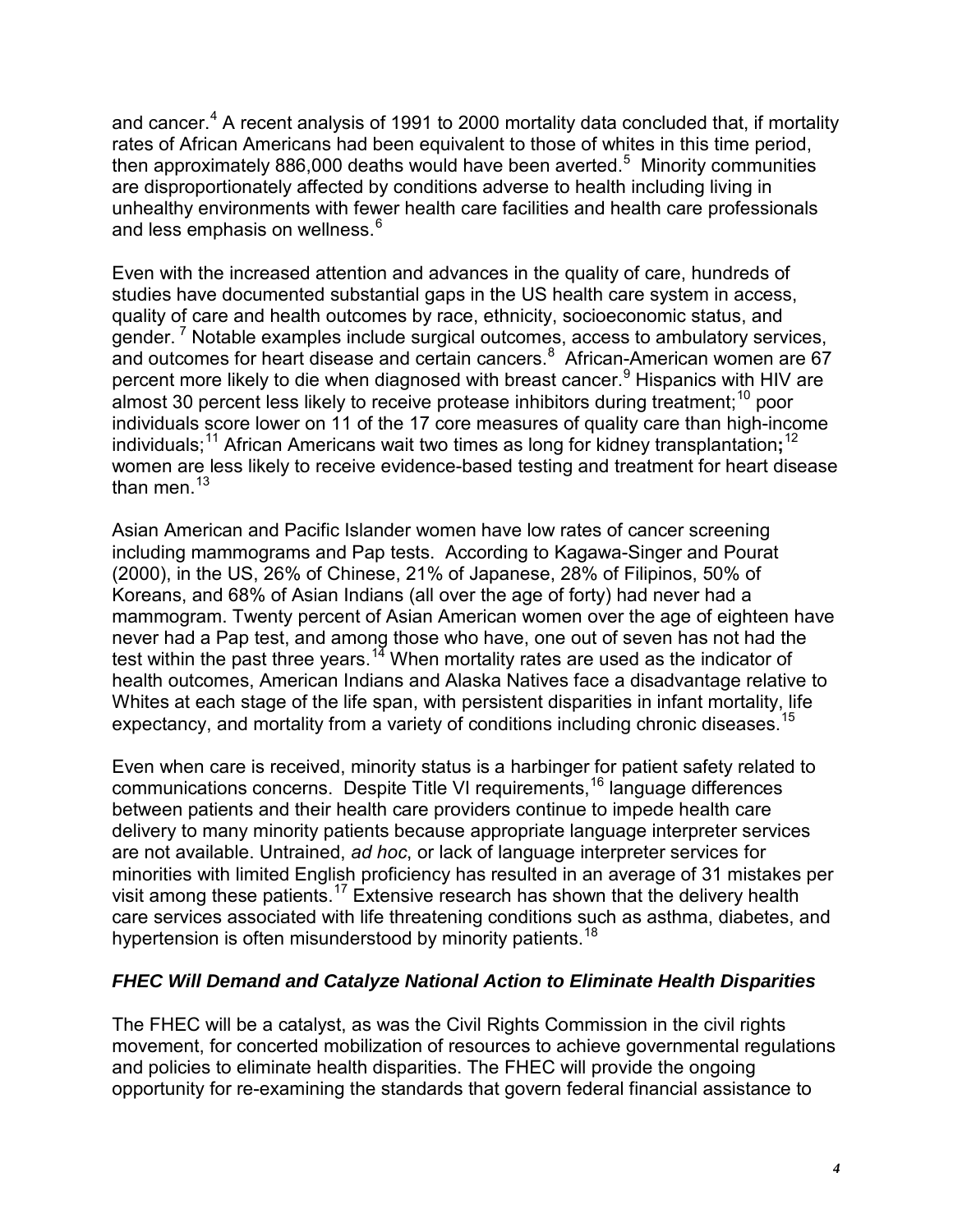<span id="page-10-0"></span>health care entities and health programs. New standards can incorporate requirements comparable for compliance with Title IV civil rights mandates.

The FHEC will provide needed leadership for developing a legal and policy framework for expediting progress toward eliminating health disparities. This framework will aim to achieve health equity as well as health care reform by focusing upon community, public health, prevention-oriented, environmentally-sensitive strategies to eliminate health disparities through recognition that problems associated with health disparities are local, and do not confine themselves to a single discipline. Health reform premised on health equity principles can contribute to both the health of minority communities and the health of the nation by promoting more K-12 science programs in minority-populated areas to lay the foundation for an increasingly diverse health care workforce.<sup>19</sup>

The FHEC will participate in designing and implementing strategic policies fundamental to eliminating health disparities such as (1) the importance of prevention and primary care to health promotion, (2) the need to create health-producing communities and equal opportunities for healthy lives, and (3) the critical role of cultural competency in ensuring that all communities benefit equally from the US health care system.

The FHEC will also catalyze fundamental change in the US paradigm by defining what it is means to be healthy, and how health is attained and maintained. Given the mounting and compelling evidence that a wide range of socioeconomic factors determine health status, the FHEC will marshal the interdisciplinary resources and the collaboration necessary across sectors and jurisdictions to eliminate finally health disparities.

## *FHEC Will Elevate Social Determinants of Health as Critical to Health Status*

The need to recognize and understand the link between the social determinants of health (SDOH) and health status/health disparities in minority and vulnerable populations is increasingly well-accepted in academic, research, policy, and legislative circles. <sup>[20](#page-20-3)</sup> Consensus among leading researchers, policymakers, and public health officials around the world has been coalescing that eliminating health disparities requires addressing the SDOH as well as ensuring access to quality medical care services. Policies and organizational practices that improve the environments in which people live, work, learn, and play are powerful tools in reducing disparities and improving the social and economic contexts that shape health.<sup>[21](#page-20-4)</sup>

The World Health Organization (WHO) Commission on Social Determinants of Health underscored the urgent need for ameliorative action on health equity issues in their landmark 2008 Report. As the WHO notes: "[I]nequities in health [and] avoidable health inequalities arise because of the circumstances in which people grow, live, work, and age, and the systems put in place to deal with illness. The conditions in which people live and die are, in turn, shaped by political, social, and economic forces…..Social justice is a matter of life and death."<sup>[22](#page-20-5)</sup>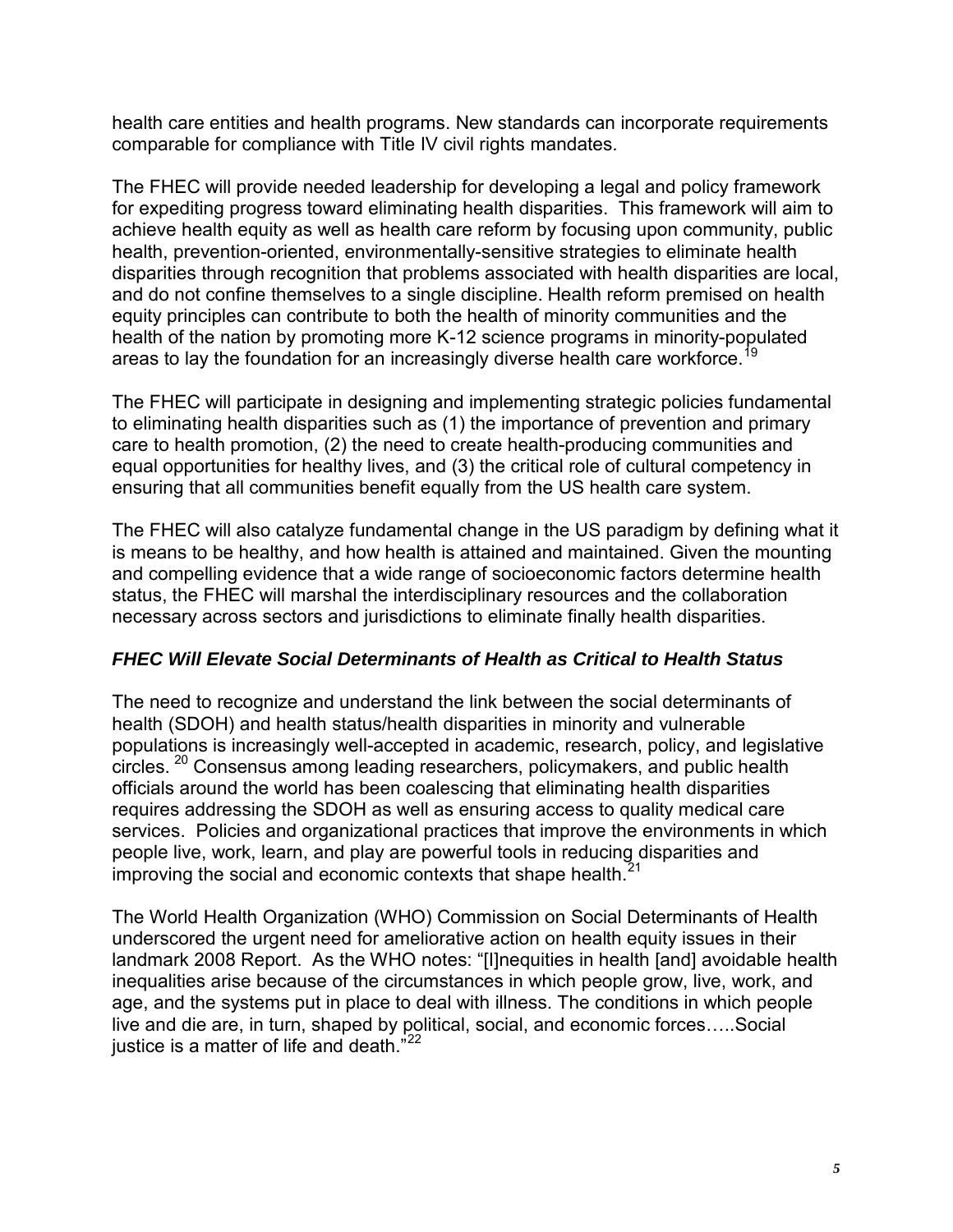<span id="page-11-0"></span>The WHO Commission found that the poor health of the poor, the social gradient in health within countries, and the marked health inequities between countries are caused by the unequal distribution of power, income, goods, and services, globally and nationally, the consequent unfairness in the immediate, visible circumstances of peoples lives – their access to health care, schools, and education, their conditions of work and leisure, their homes, communities, towns, or cities – and their chances of leading a flourishing life.

The WHO concluded that: "This unequal distribution of health-damaging experiences is not in any sense a 'natural' phenomenon but is the result of a toxic combination of poor social policies and programmes, unfair economic arrangements, and bad politics. Together, the structural determinants and conditions of daily life constitute the social determinants of health and are responsible for a major part of health inequities between and within countries."<sup>[23](#page-20-6)</sup>

## *FHEC Will Catalyze National & State Leadership Needed to Achieve Health Equity*

The Federal Health Equity Commission will ensure that social and economic inequities among racial, ethnic, and other marginalized groups, as well as the inequities in access and quality experienced by these groups in the US health care system, are recognized as a key, significant underlying factor behind most health status inequities.<sup>[24](#page-20-7)</sup> Racial, ethnic, and financial discrimination and segregation perpetuate and deepen these gaps. The evidence is growing and compelling in support of the trenchant observation that "the most important number for assessing a US resident's health status is that person's zip code."<sup>[25](#page-20-8)</sup> A comprehensive health care reform plan must address these social and environmental factors, and hold accountable providers who do not reach a level of care that takes into account patient characteristics and communications effectiveness.<sup>[26](#page-20-9)</sup> The cumulative consequences of the status quo will be unhealthy behaviors and unsafe living environments with continued poor health outcomes and higher costs. $27$ 

The FHEC expanded vision in this report will specifically accomplish the following: $^{28}$ 

- Establish a national commitment to eliminate health inequities for minority communities (i.e., Blacks, Hispanics, American Indians/ Alaskan Natives, some Asian Americans, and Native Hawaiians and Other Pacific Islanders) and to recognize the right to equal opportunity for a healthy life for all minority and vulnerable communities and elevate health equity to the level of civil rights concerns.
- Create a vital platform for action by acknowledging the problem of health inequity, by ensuring that health inequity is measured and monitored.
- Lead and coordinate public efforts to establish health equity surveillance systems for routine measuring and monitoring of health inequity and the social determinants of health.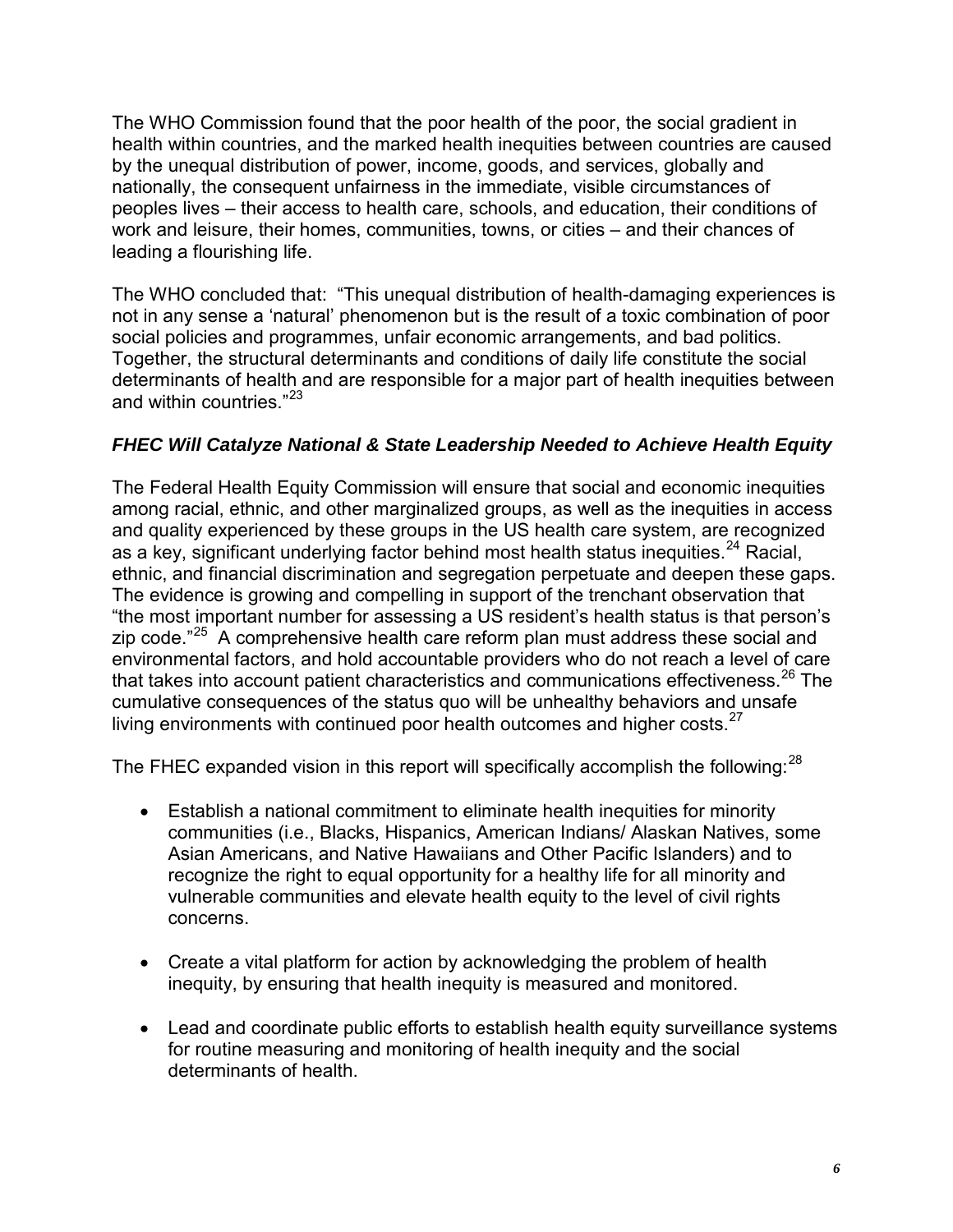- <span id="page-12-0"></span>• Act as a resource for legislators, public officials and policymakers to promote policy addressing health inequities and evaluate the health equity impact of legislation, policies, regulations, and programs.
- Establish and enforce health equity standards for measuring, monitoring, evaluating and correcting progress toward achieving health equity for all US residents.

The need for this level of overarching leadership is evident in a recent report by EuroHealthNet, and the International Union on Health Promotion and Education (IUHPE) that identified six priority areas for capacity-building to address the SDOH and to improve health equity.<sup>[29](#page-21-1)</sup> IUHPE officials note that: "Achieving equal opportunities for health and strong health outcomes for everyone in society, and leveling up the health gradient is an ambitious and complex goal that requires knowledge and action in a wide range of areas. This goal cannot be achieved by the health sector alone, but is a shared responsibility across sectors and involves building partnerships and capacities at the organizational level and across government." Capacity building must go beyond simply training or providing technical assistance and must involve assisting people to gain the knowledge and experience that is needed to solve problems, implement change, build effective actions and reach sustainability.<sup>[30](#page-21-2)</sup>

## *US Civil Rights Commission Lessons Learned for FHEC Structure and Authority*

Given the position of the Advisory Committee on Minority Health that health equity must be viewed within the established bundle of civil rights, guidance from the history and experiences of the US Civil Rights Commission (CRC) may be beneficial.<sup>31</sup> The March 2009 report – *Restoring the Conscience of the Nation* - assessed the history of the Civil Rights Commission, the Commission's current status, and the implications for the Commission's reauthorization.<sup>[32](#page-21-4)</sup>

The summary description in *Restoring the Conscience of the Nation* of the CRC suggests potential parallels with the proposed FHEC role and authority vis-à-vis health equity. Established by the Civil Rights Act of 1957, the bipartisan, independent Civil Rights Commission initially investigated and documented attempts to prevent access to the voting booth. The CRC eventually had three primary goals: (1) to gather facts that would lay the foundation for civil rights legislation; (2) to stimulate action by Congress and the executive branch; and (3) to shine a spotlight on discrimination and segregation across the country. The Commission served as the "conscience of the nation," supplying the Civil Rights Division in the Department of Justice with the evidence to justify use of federal enforcement to protect civil rights.

*Restoring the Conscience of the Nation* also examined the CRC's recent history of inaction and partisanship and its current structure as well as assessed the CRC's capacity to carry out its mission, and made several specific recommendations designed to reinstate and reinvigorate the Commission's stature and authority to provide critically needed leadership on civil rights.<sup>[33](#page-21-5)</sup>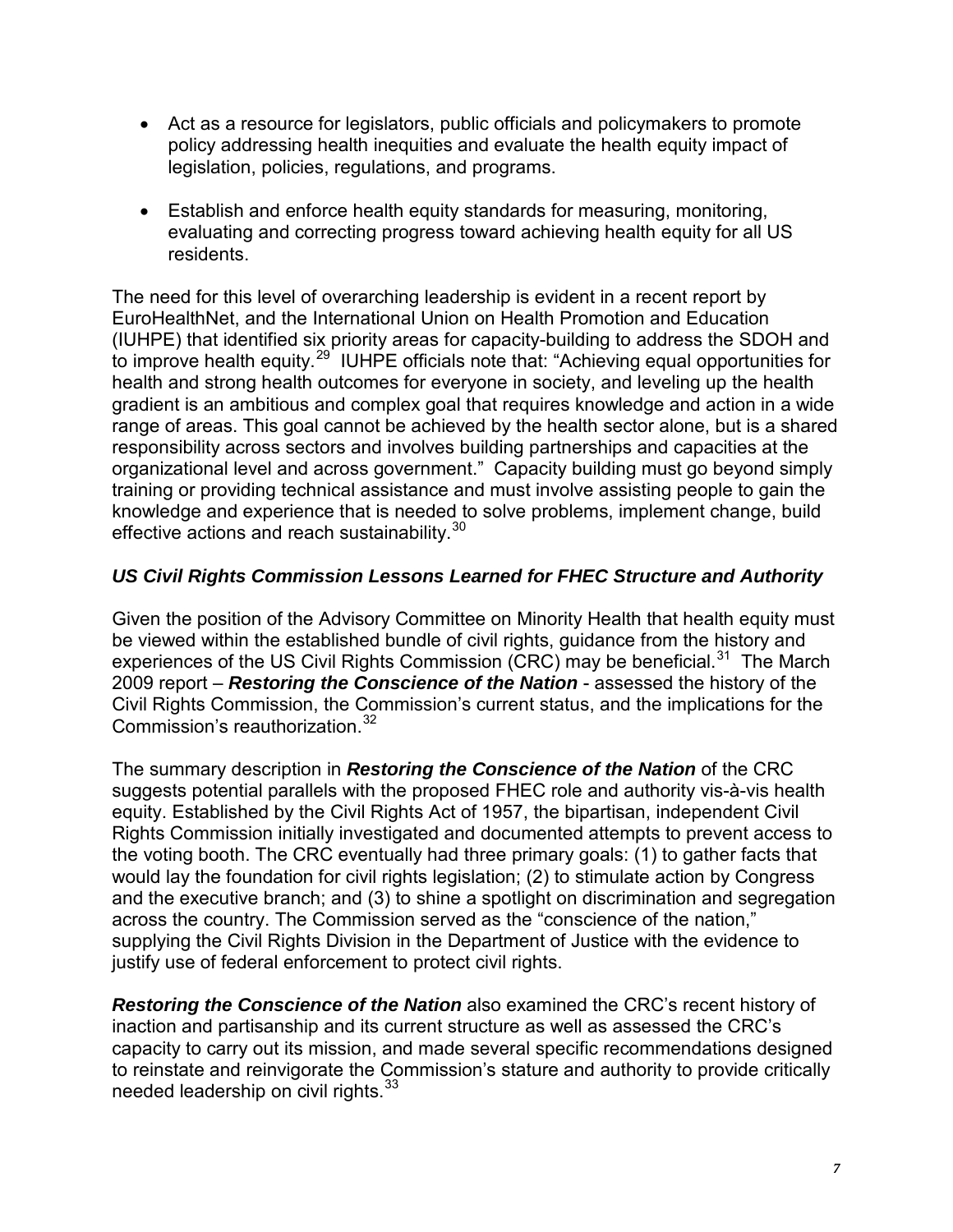Guided by these recommendations*,* the ACMH offers the following recommendations for establishing the Federal Health Equity Commission:

- $\triangleright$  FHEC will have seven members who will serve four year staggered terms. Each commissioner will be appointed by the president, and subject to Senate confirmation. As a group, the Commissioners will have recognized expertise in and personal experience with a) racial and ethnic health disparities, b) health care needs of vulnerable and marginalized populations, and c) health equity as a vehicle for improving health status and health outcomes. The Commission will have effective authority to call upon any agency of the executive branch for assistance.
- $\triangleright$  The FHEC staff director and general counsel will be career Senior Executive Service positions. The FHEC director will be provided with an adequate funding and staff. The FHEC staff will have recognized expertise in and personal experience with a) racial and ethnic health disparities, b) health care needs of vulnerable and marginalized populations, and c) health equity as a vehicle for improving health status and health outcomes.
- $\triangleright$  The FHEC will have the following ex-officio members to ensure coordination, collaboration, and integration with the federal executive branch: Director of the Office of Minority Health, Director of the National Center for Minority Health and Health Disparities (Institute for Minority Health and Health Disparities), Chair of the Federal Interagency Management Team, and Chair of the Advisory Committee on Minority Health.
- $\triangleright$  A health equity rights unit will be created as part of the Government Accountability Office to focus on monitoring federal agency compliance with and enforcement of federal health equity rights.
- $\triangleright$  The FHEC will investigate and monitor progress toward health equity and the elimination of health disparities, and whether equal opportunities to live a healthy life are restricted/limited/constrained based on health history, insurance claims history, race, national origin, religion, gender, age, disability, income, SES class, sexual orientation, or gender identity.
- $\triangleright$  The FHEC will have the authority to hold hearings across the country to better understand the landscape of progress toward health equity and the elimination of health disparities, and the status of equal opportunity to live a healthy life in various regions of the country for all minority and vulnerable populations. Based on these hearings, and other information, the FHEC will have the responsibility to make policy recommendations to the President and Congress. The FHEC will retain the authority to subpoena witnesses to participate in such hearings.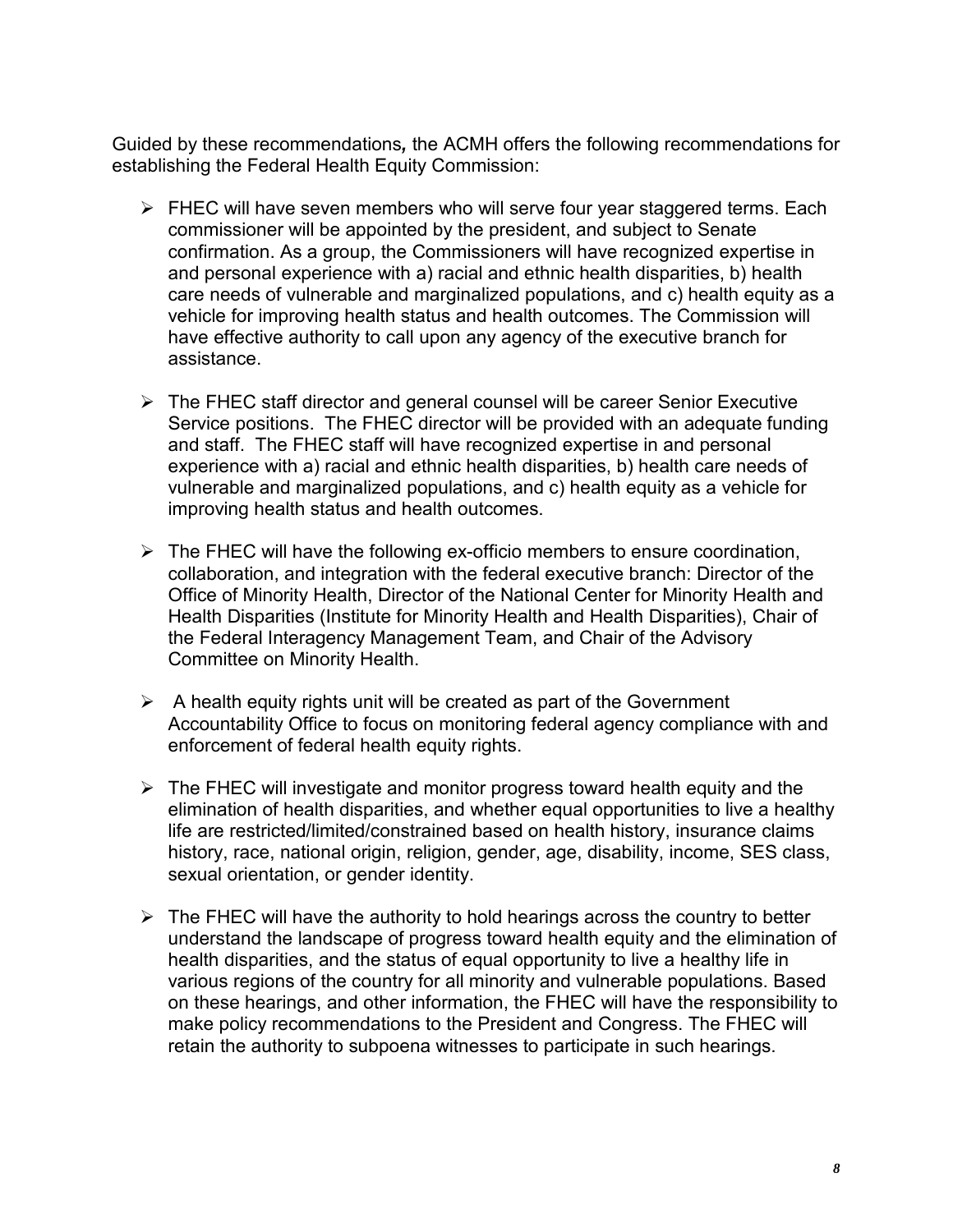<span id="page-14-0"></span> $\triangleright$  The FHEC will have enforcement authority, similar to those mechanisms currently identified in Title VI, to mandate that all federal grants and contracts be contingent on compliance with requirements dictated by a commitment to eliminate health disparities and achieve health equity

## **III. Equitable Funding in Federal Budget and Equity in Health Care Reform Bill**

The continuing lack of adequate federal funding to support strategies to promote public health and eliminate health disparities highlights the need for public leadership, such as the FHEC. This concern is extant in the federal FY2010 budget and in the passed health reform bill. Prevention and wellness commitments must be strengthened in health care reform with a particular emphasis on primary care and preventable chronic diseases. The importance of equity in access and availability vis-à-vis public health services cannot be overstated. Community health funding must be a part of all federal expenditures, and include comprehensive approaches and investments into public health and addressing health disparities including how to accomplish language outreach and access for communities of color and for the vulnerable.

Critical provisions have been outlined in the health care reform bill that could begin to build the basis for achieving equity at a policy level. These provisions include, but are not limited to the following.

- The Reauthorization of the Office of Minority Health. By reauthorizing and expanding its function with appropriate levels of support, OMH ensures that there is a national plan of action to eliminate disparities and achieve health equity.
- The health disparity provisions within the health care reform bill that (1) expand prevention and wellness activities, (2) strengthen and diversify the health care workforce, (3) support community programs and community health workers, (4) implement quality assurance mechanisms including language access services, and (5) mandate the disaggregation of data by race and ethnicity.
- The Reauthorization of the Indian Health Care Improvement Act. By making this law permanent, Congress demonstrates honoring its trust responsibility to Tribes regarding health care and continues to support Tribal leaders directing the delivery of health care services to Indian people.

Substantially increased resources for the OMH and the NCMHHD are urgently needed. The high costs associated with health disparities and health inequities justify and demand increased resources for NCMHHD and OMH – less than 1% of NIH budget is allocated to agencies to address health disparities issues. Given this history, ACMH strongly supports implementing the NCMHD to an Institute status and expanded funding. Moreover, the new Institute on Minority Health and Health Disparities must be funded and authorized to develop, direct, and execute a coordinated national research strategy on health disparities and health equity.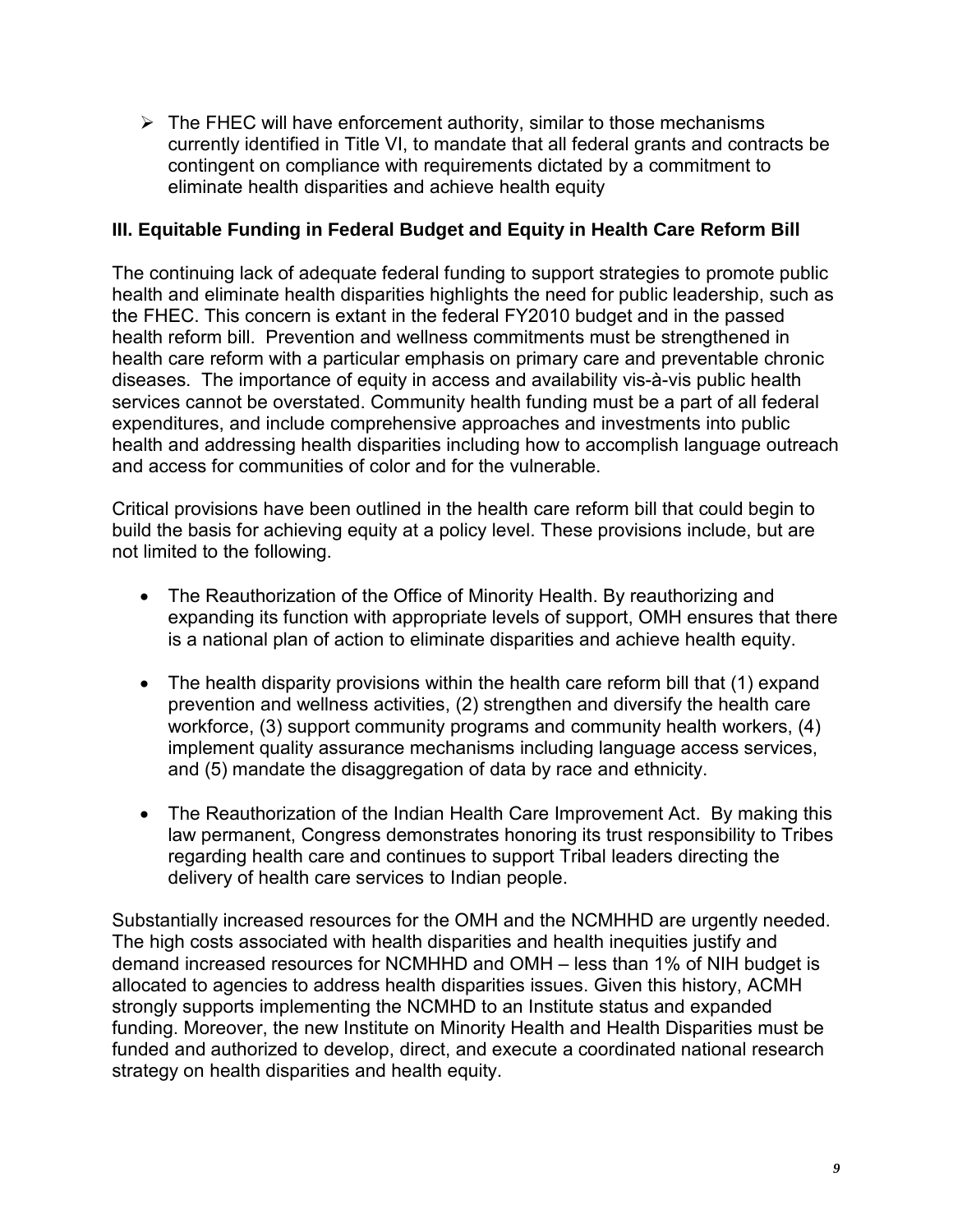<span id="page-15-0"></span>A critical priority for such a coordinated national strategy is as noted above: measuring, monitoring, and assessing the impact and consequences of efforts to improve the current reality of poor public health and health disparities. But as an equally important responsibility, this strategy must consistently address health care reform and its impact upon communities of color and the vulnerable now and in the future. This work must be designed to assess implications for these communities, but in addition, the implications, challenges, and barriers to providers serving these communities. By elevation to a national institute, the NCMHHD can implement a coordinated strategy to establish standards for research quality and comprehensiveness to ensure that health services and health policy researchers investigate the fundamental roles played by SDOH and health equity in health outcomes, health status, health care provisions, and equitable access to quality health care services.

The strategy can also serve as an important proving ground to critically examine comparative effectiveness research (CER) as a key tool in evaluating minority health issues. Without more, and given the lack of data on minority populations, current conceptions of CER could inadvertently overlook or shortchange minority community assessment efforts. The coordinated national strategy can highlight specific data needs and include revisiting morbidity and mortality data collection issues to ensure that social behavioral health issues and SDOH outcomes are included. Further, through a national institute and grant processes, study design and implementation to ensure cultural competency and inclusion of minority communities can occur. Such efforts can create a standard of CER that appropriately and adequately ensures that race and ethnicity become routine characteristics to be studied and assessed.

Finally, with respect to funding of providers who represent the sharp end of public health and disparities in minority and vulnerable communities, a substantial increase in funding for the National Health Service Corps must be established to support health care professionals who commit to (1) careers in primary care and family practice, (2) practicing in poor, underserved, vulnerable, and minority communities, and (3) careers in policy and research focused on eliminating health disparities and achieving/promoting health equity. Such an increase would represent a meaningful budget expression of commitment to eliminating health disparities.

## **IV. Federal Interagency Management Team Will Be a Critical Partner for FHEC**

ACMH acknowledges the important work of the Federal Interagency Management Team (FIMT). Acting as operational arm of the National Partnership for Action to End Health Disparities (NPA), ACMH strongly recommends that the FIMT have the authority to ensure that all federal agencies effectively pursue the common goal and priority for health equity.

ACMH recommends that the FIMT:

• Emphasize the multi-dimensional and multi-sector partnerships to address elimination of health disparities and promotion of health equity. Because racial,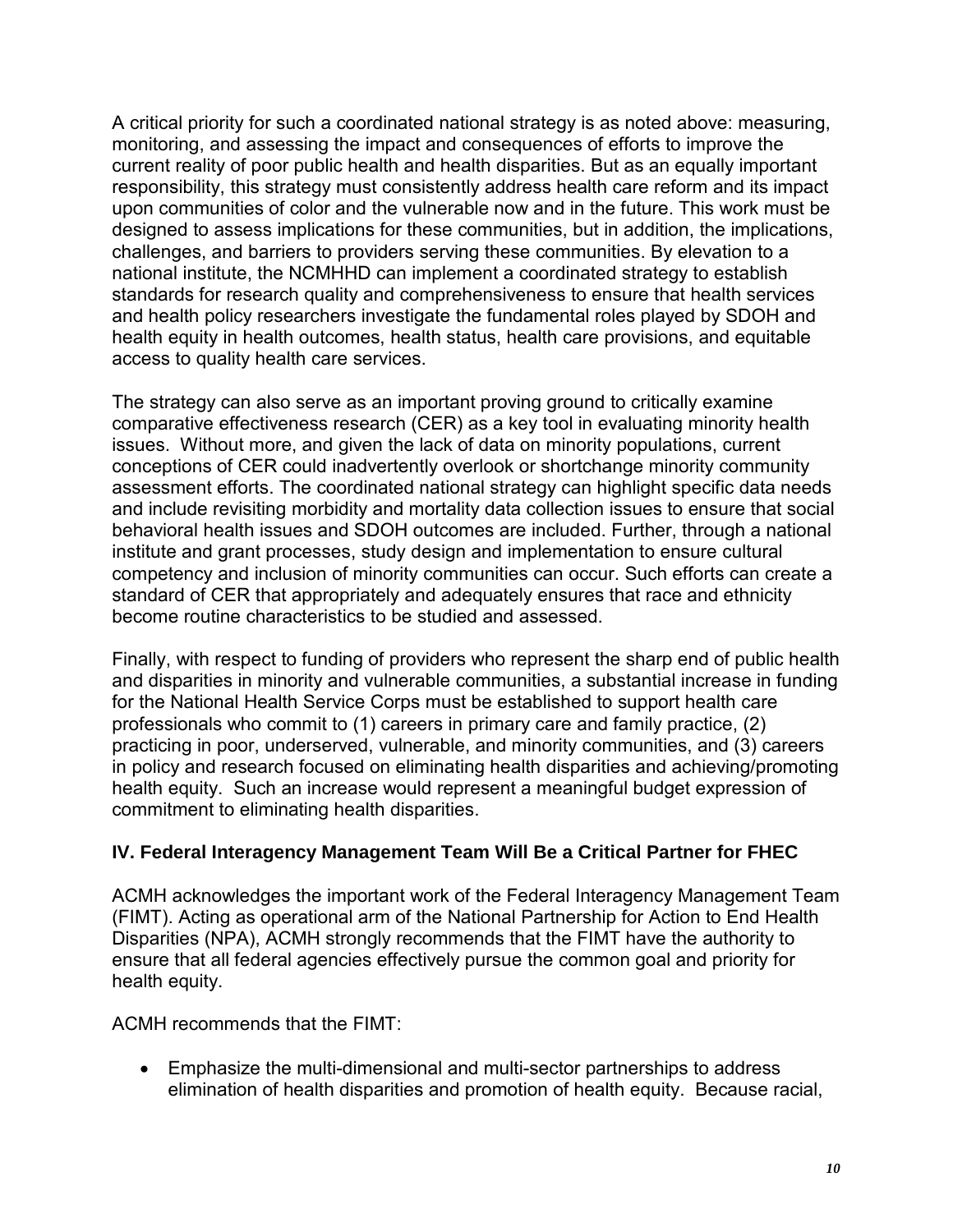ethnic, and financial segregation and inequality are the foundation for inequitable health care in the US, FIMT must promote the goal to break down silos of federal departments with responsibilities that bear on wide range of SDOH and social determinants of health equity.

- Be the primary point of coordination, support, communication, policy and legislation development, legal and moral enforcement, etc. between the executive branch and the FHEC.
- Begin to address the critical reality that the federal government is not equipped to deal with, and indeed will not become equipped to deal with public health emergencies that pose fundamental threats to homeland security (e.g., H1N1/A) unless/until substantial progress is achieved toward eliminating health disparities and achieving health equity.<sup>[34](#page-21-6)</sup>
- Adopt the existing consultation protocols currently in place at HHS as the framework to maintain representative, meaningful, and responsive consultation with all minority, vulnerable, and marginalized communities. This approach will also catalyze this standard of representation on key commissions, boards and other groups created by health reform legislation and thereby involve these communities in implementing policies and strategies to eliminate health disparities.<sup>35</sup>
- Provide a critical forum for national health care leaders, particularly those from safety net organizations who have long advocated for considering and acting upon all areas that contribute to addressing particular health and health care issues through the development and management of community partnerships that extend beyond personal health care services.[36](#page-21-8) This approach has led to substantial improvements in health status for the vulnerable populations.
- Ensure that cultural competency be understood as an overarching approach to access and services delivery that benefits all citizens, as well as an important opportunity to address behavioral health issues and emergency response as significant and critical unmet needs for minority communities, since communities of color experience disproportionate rates of depression, substance abuse, etc. as well as stigma of seeking assistance.<sup>[37](#page-21-9)</sup> These causal factors include 1) differences in insurance coverage and sources of coverage, 2) the inequitable distribution of health care resources and 3) aspects of the clinical encounter, including cultural and linguistic barriers in health care systems and the interaction of patients and providers
- Ensure that health care providers establish cultural competency as an essential skill set necessary to promote health care quality. Note also that FIMT can support health care reform goals of an overarching commitment to cultural competency to ensure quality and safety in health care for all populations using standard evidence-based principles. Health services research designs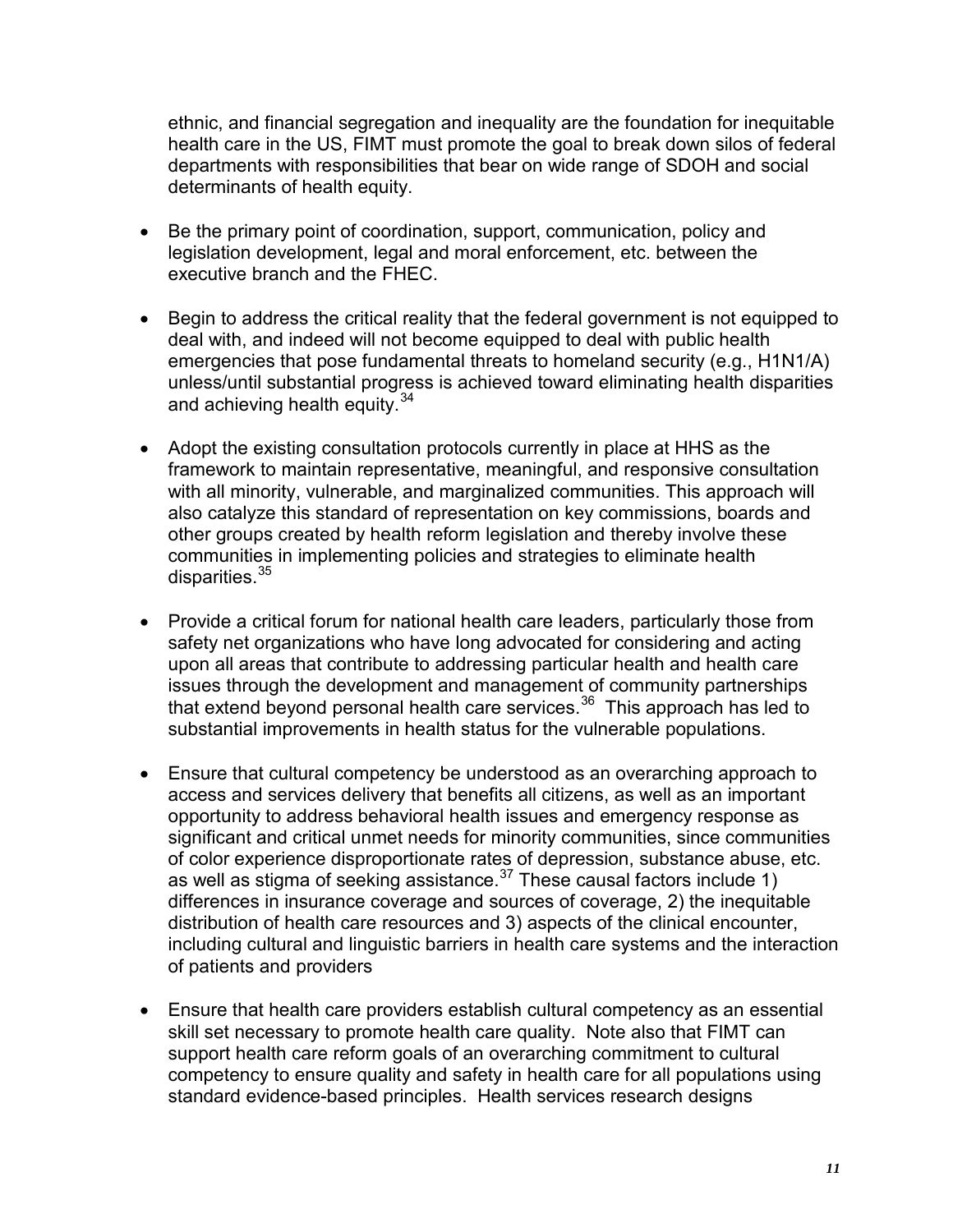<span id="page-17-0"></span>assessing impact of health care reform must account for cultural competency issues such as the use of alternative treatments and traditional healing practices.

## **V. Conclusion**

In its July 2009 Report, the ACMH urgently recommended the creation of a Federal Health Equity Commission citing the long US history of health disparities, the lack of effective strategies to ameliorate these disparities, and compelling evidence that health disparities are worsening.<sup>[38](#page-21-10)</sup> Given the very troubling lack of visibility of minority health and health disparities issues during the 2009 health care reform debates, the ACMH again urges creation of a FHEC with broad authority for eliminating health disparities and achieving health equity. The FHEC must also have enforcement authority to mandate that all federal grants and contracts funding be contingent on compliance with new health equity standards comparable to current Title VI mechanisms.

The FHEC will also ensure that the quality and success of health reform initiatives, now and in the future, are assessed by indicators that consider how well the reformed delivery system responds to the health needs of the least visible and influential in our society, improves the health of minority and vulnerable communities, and eliminates health disparities*.* This assessment will include the challenges of public health emergencies and disasters that pose threats to homeland security.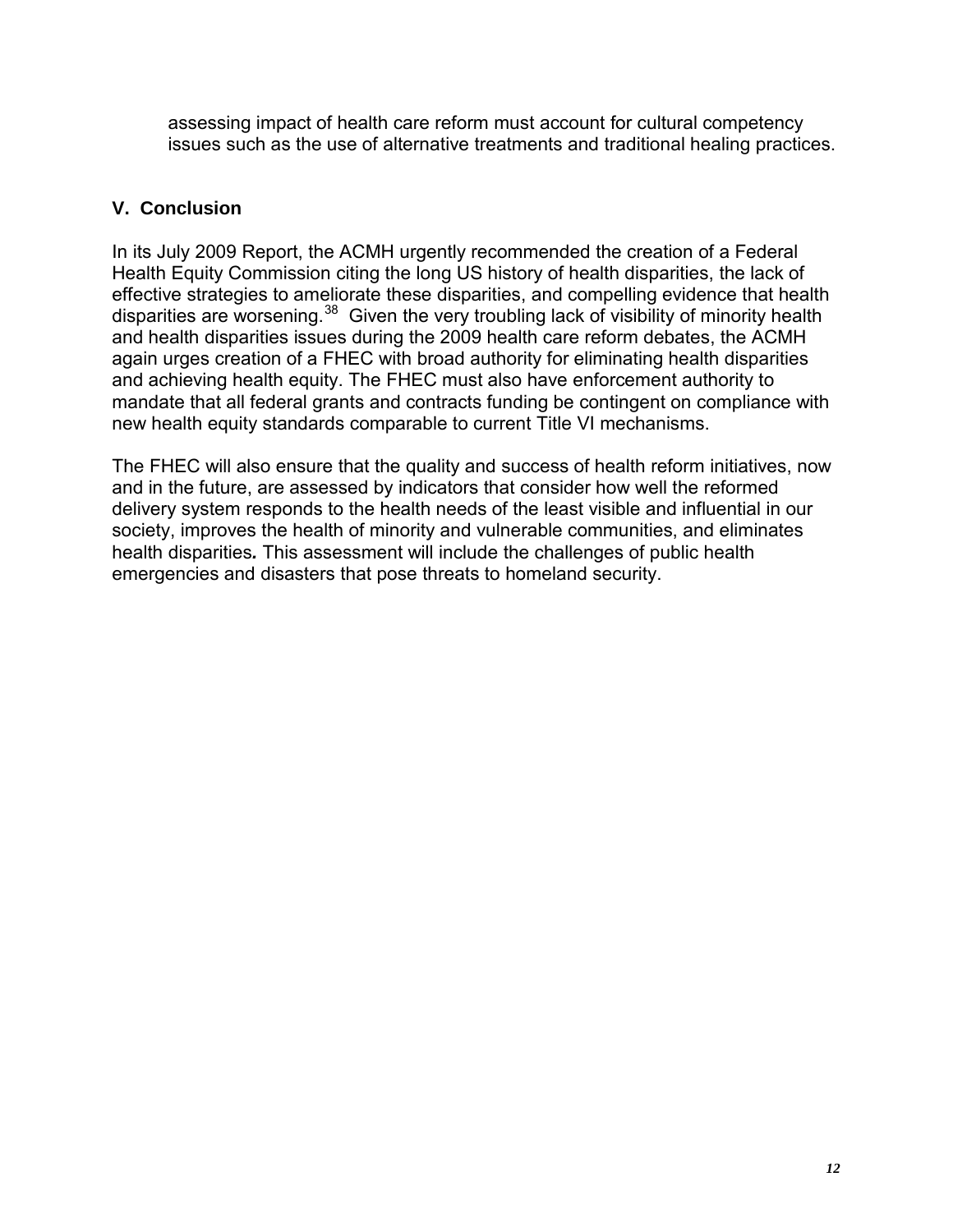### <span id="page-18-0"></span>**Endnotes**

<span id="page-18-1"></span> $\overline{\phantom{a}}$ 1 US Department of Health and Human Services Advisory Committee on Minority Health *Ensuring that Health Care Reform Will Meet the Health Care Needs of Minority Communities and Eliminate Health Disparities A Statement of Principles and Recommendations.* July 2009.

[http://minorityhealth.hhs.gov/Assets/pdf/Checked/1/ACMH\\_HealthCareAccessReport.pdf](http://minorityhealth.hhs.gov/Assets/pdf/Checked/1/ACMH_HealthCareAccessReport.pdf)

<span id="page-18-2"></span><sup>2</sup> 2008 National Healthcare Disparities Report (NHDR). Agency for Healthcare Research and Quality At pages 7-8 Magnitude and Patterns of Disparities Differ Among Various Populations Improvements in preventive care, chronic care, and access to care have led to the elimination of disparities for some priority populations in areas such as mammograms, smoking cessation counseling, and appropriate timing of antibiotics. *At the same time, many of the largest disparities have not changed significantly. The 2008 NHDR demonstrates/reports that the biggest gaps in health care quality for Blacks, Asians, AI/ANs, Hispanics, and poor populations that were reported in the 2005 NHDR continue to be the biggest gaps more than three years later in 2008. The 2008 NHDR can be used to identify the most important gaps in care as well as improvements for priority populations. For Blacks and Asians, 60% of the core measures used to track access remained unchanged (gap stayed the same) or got worse (gap increased). For Hispanics, 80% of core access measures remained unchanged or got worse. For poor populations, 57% of core access measures remained unchanged or got worse.*

The complete picture of disparities is different for each population. An analysis of each population allows targeting of resources and efforts to improve care and narrow the gaps in care for racial and ethnic minorities and poor populations. For Blacks, large disparities remain in new AIDS cases despite significant decreases. The proportion of new AIDS cases was 9.4 times as high for Blacks as for Whites. Hospital admissions for lower extremity amputations in patients with diabetes and lack of prenatal care for pregnant women in the first trimester are the largest disparities for Blacks observed in the 2008 NHDR.

For Asians, disparities remain in timeliness of care. Asians were more likely than Whites to not get care for illness or injury as soon as wanted. For AI/ANs, disparities remain in prenatal care. AI/AN women were twice as likely to lack prenatal care as White women. Also, AI/AN adults were less likely than Whites to receive colorectal cancer screening. For Hispanics, large disparities also remain in new AIDS cases despite significant decreases. The rate of new AIDS cases was more than three times as high for Hispanics as for non Hispanic Whites. For poor people, disparities remain in communication with health care providers. The percentage of children whose parents reported communication problems with their health providers was nearly four times as high for poor children as for high income children. Poor adults were also more than twice as likely not to get timely care for an illness or injury.

The "biggest gaps" are defined as those quality measures with the largest relative rates between Whites and racial and ethnic minorities and between high income and poor individuals. For example, a relative rate of 4.0 means that this population was four times as likely as the White population to be hospitalized for pediatric asthma. This analysis is presented in Table H.1."

<span id="page-18-3"></span><sup>3</sup> Ibid.1 Pages 14-15. Financing and reimbursement policies must redirect resources to minority and vulnerable communities who have always experienced a disproportionate lack of access to the health care system and disproportionately poor health status. Communities of color experience significant disparities relative to whites in both coverage and access. These growing gaps are not unexpected given that the increase in the numbers of the uninsured has been more dramatic in communities of color than in nonminority communities. The crisis of health insurance disproportionately hurts low-income families and communities of color in no small part because health insurance in the United States remains linked to employment. Higher-paying jobs tend to offer more comprehensive health benefit packages, while lower-paying jobs – jobs disproportionately occupied by people of color – tend to offer only limited health benefits, if offered at all, that are often accompanied by high cost-sharing arrangements with employees. The Kaiser Family Foundation 2009 Update State Health Facts/Key Health and Health Care Indicators by Race/Ethnicity and State shows the glaring/breathtaking health disparities for minority populations for infant mortality rates, diabetes-related mortality rates, annual AIDS case rate, percent living in poverty, and percent uninsured.

*See also:* Addressing Racial and Ethnic Health Care Disparities Testimony to the House Energy and Commerce Committee, Health Subcommittee Brian D. Smedley, PhD. Health Policy Institute Joint Center for Political and Economic Studies. The Kaiser Family Foundation *2009 Update State Health Facts/Key Health and Health Care Indicators by Race/Ethnicity and State*, April [http://www.kff.org/minorityhealth/upload/7633-02.pdf.](http://www.kff.org/minorityhealth/upload/7633-02.pdf) James C, Thomas M, Garfield R, and Lillie-Blanton M. *Key Facts: Race, Ethnicity & Medical Care*. Kaiser Family Foundation, January 2007. Institute of Medicine *Hidden Costs Values Lost Uninsurance in America* Washington DC National Academy Press 2003. *The Society and Population Health Reader: Volume I Income Inequality and Health* Eds. Kawachi, I., Kennedy, BP, Wilkinson, RG. The New Press New York City. 1999.

<span id="page-18-4"></span><sup>4</sup> James C, Thomas M, Garfield R, and Lillie-Blanton M. *Key Facts: Race, Ethnicity & Medical Care*. Kaiser Family Foundation, January 2007.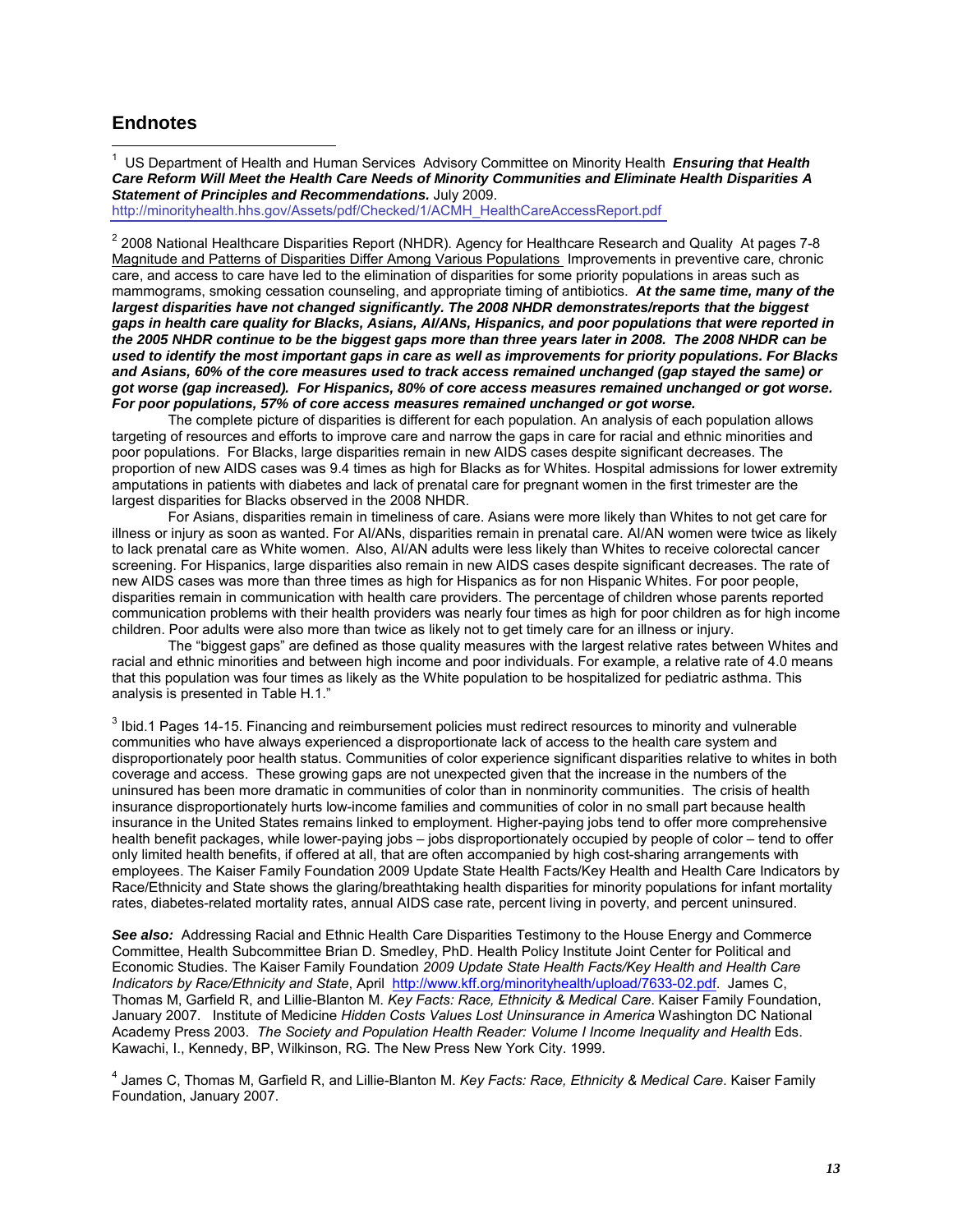<span id="page-19-0"></span><sup>5</sup> Woolf SH, Johnson RE, Fryer GE, Rust G, and Satcher D, 2004. The health impact of resolving racial disparities: An analysis of US mortality data. *American Journal of Public Health*, 94(12): 2078-2081.

<span id="page-19-1"></span><sup>6</sup> US Commission on Civil Rights Briefing on Health Disparities June 12, 2009 Testimony by Rubens J. Pamies, M.D., FACPVice Chancellor of Academic Affairs, Dean of Graduate Studies, & Professor of Internal Medicine University of Nebraska Medical Center, Omaha, Nebraska.

<span id="page-19-2"></span>7 Prevention Institute and The Joint Center for Political and Economics Studies Health Policy Institute*. Reducing Inequities in Health and Safety through Prevention* March 2009.

http://preventioninstitute.org/documents/HealthEquityMemo\_031709.pdf Every year, hundreds of thousands of people die in the United States from preventable illnesses and injuries. These illnesses and injuries disproportionately impact communities of color and lower wealth communities.10 Low-income populations and people of color do not experience different injuries and illnesses than the rest of the population; they suffer from the same injuries and illnesses, only more frequently and severely. For example:

- Compared to Whites, American Indians and Alaska Natives are 2.3 times more likely to have diagnosed diabetes, African Americans are 2.2 times more likely, and Latinos are 1.6 times more likely.
- Among African Americans between the ages of 10 and 24, homicide is the leading cause of death. In the same age range, homicide is the second leading cause of death for Hispanics, and the third leading cause of death for American Indians, Alaska Natives, and Asian/Pacific
- Islanders.12 Homicide rates among non-Hispanic, African-American males 10-24 years of age (58.3 per 100,000) exceed those of Hispanic males (20.9 per 100,000) and non-Hispanic, White males in the same age group (3.3 per 100,000).
- Native Americans have a motor vehicle death rate that is more than 1.5 times greater than Whites, Latinos, Asian/Pacific Islanders, and African Americans.
- Poverty is associated with risk factors for chronic health conditions, and low-income adults report multiple serious health conditions more often than those with higher incomes.
- The average annual incidence of end-stage kidney disease in minority zip codes was nearly twice as high as in non-minority zip codes.
- Premature death rates from cardiovascular disease (i.e., between the ages of 5 and 64) were substantially higher in minority zip codes than in non-minority zip codes.
- Education correlates strongly with health. Among adults over age 25, 5.8% of college graduates, 11% of those with some college, 13.9% of high school graduates, and 25.7% of those with less than a high school education report being in poor or fair health.

<span id="page-19-3"></span><sup>8</sup> Agency for Healthcare Research and Quality*. National Healthcare Disparities Report, 2008*. Rockville, MD.

<span id="page-19-4"></span><sup>9</sup> Joslyn S & West M. Racial Differences in Breast Carcinoma Survival. Cancer, 88(1): 114-123, 2000.

<span id="page-19-5"></span><sup>10</sup> Stone V, Steger KA, Hirschhorn LR, Boswell SL, et al. *Access to treatment with protease inhibitor (PI) containing regimens: is it equal for all? Int Conf AIDS,* 12: 834, 1999.

<span id="page-19-6"></span> $11$  Ibid.8.

 $\overline{a}$ 

<span id="page-19-7"></span><sup>12</sup> Louis O, Sankar P, Ubel P. *Kidney Transplant Candidates' Views of the Transplant Allocation System*. J Gen Intern Med, 12(8): 478–484, 1997.

<span id="page-19-8"></span> $13$  Kim C, Hofer TP, Kerr EA. Review of evidence and explanations for suboptimal screening and treatment of dyslipidemia in women: a conceptual model. *J Gen Intern Med,*18: 854-63, 2003.

<span id="page-19-9"></span><sup>14</sup> Tanjasiri, SP, and Nguyen, T. "The Health of Women" in *Asian American Communities and Health*. Eds. Trinh-Shevrin, C, Islam, NS. Rey, MJ. Jossey-Bass, 2009, p. 143.

<span id="page-19-10"></span><sup>15</sup> Trends in Indian Health 1998–1999. Available at: http://www.ihs.gov/PublicInfo/Publications/index.asp 2005.

<span id="page-19-11"></span> $16$  Language barriers should not be a problem in receiving/providing appropriate health care due to requirements under Title VI of the 1964 Civil Rights Act as well as in a Presidential Executive Order, which indicates the federal requirement that patients needing language interpreter services are entitled to one during their health care visit without cost to them. See Liang BA. Limited English and Health Proficiency: A Call for Action to Promote Patient Safety for Vulnerable Populations*. J Patient Safety*; 2007;3(1):3-5. Glasser BL, Liang BA. Hearing without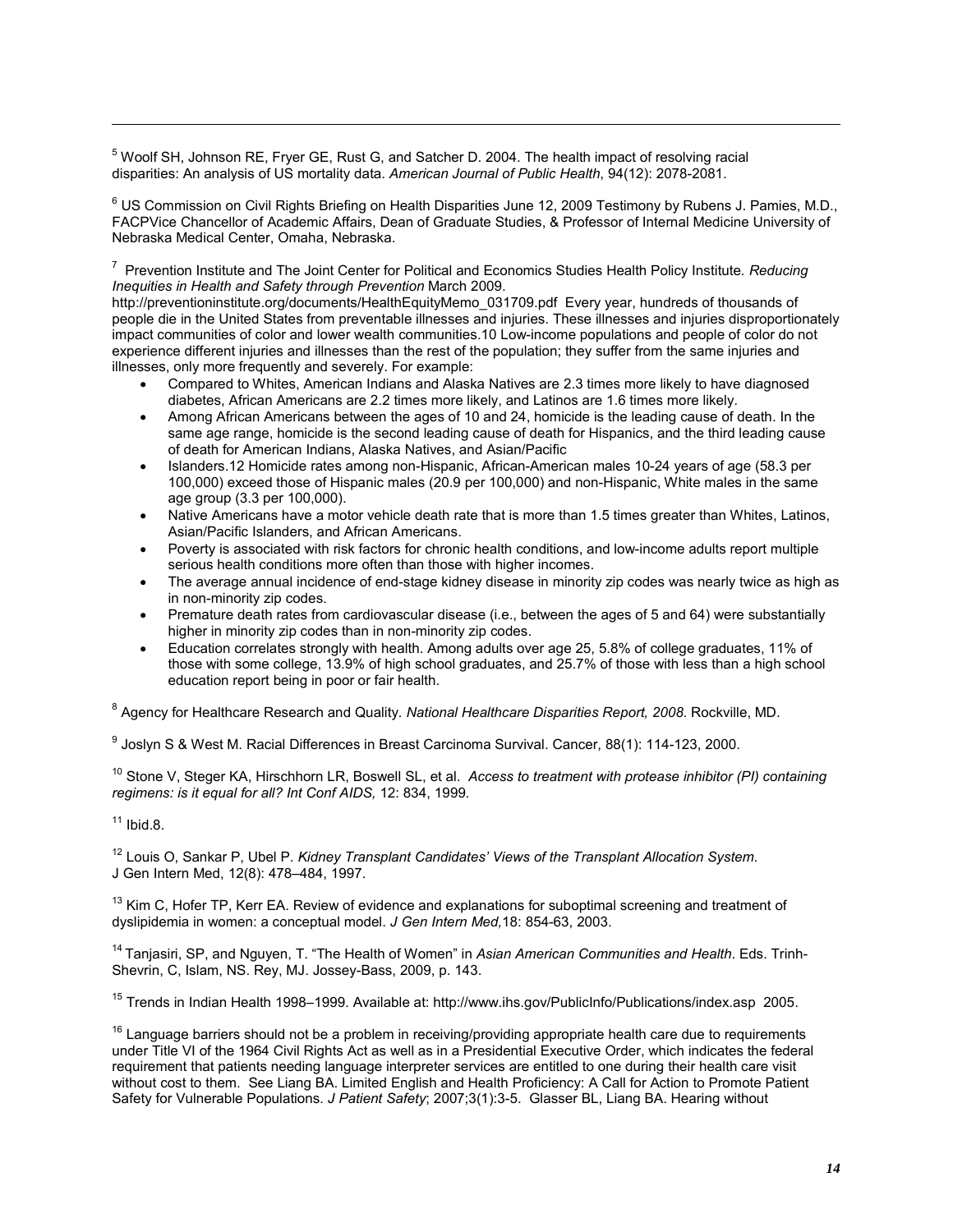understanding: A proposal to modify federal translation guidelines to improve health care for citizens with limited English proficiency. *J Health Law.* 2002;35(4):467-492.

<span id="page-20-0"></span><sup>17</sup> Flores G, Laws MB, Mayo SJ, et al. Errors in medical interpretation and their potential clinical consequences in pediatric encounters. *Pediatrics*. 2003;111:6-14.

<span id="page-20-1"></span><sup>18</sup> Wiliams MV, Baker DW, Parker RM, Nurss JR. Relationship of functional health literacy to patients' knowledge of their chronic disease: A study of patients with hypertension or diabetes. *Arch Int Med*. 1998;158:166-72.

Patients with limited English proficiency have tremendous problems accessing appropriate and effective medications, understanding medication instructions, and recognizing medication side effects Liang BA. Patient safety and the drug benefit: Reducing the risk of medication errors. In: *Proceedings of the Mini-Conference on Health Literacy and Health Disparities.* White House Conference on Aging, Chicago, IL: American Medical Association & BlueCross BlueShield Association, July 21, 2005: 28-32. Andruilis DP, Goodman N, Pryor C. *What a Difference an Interpreter Can Make*. Boston: The Access Project, April 2002.

The problems of not having access to trained language interpreters and of experiencing health care with limited English proficiency have been and will likely be even more problematic in the near and long term. This is likely to be the case because of the increasing number of Americans who do not speak English or who do not speak English well enough to communicate effectively with their providers. According to the 2003 U.S. census, over 47 million adults (approximately 14% of the U.S. population) speak a language other than English at home. Furthermore, English literacy in the U.S. is an issue affecting all groups; yet, minorities bear the brunt of this issue. According to the National Adult Literacy Survey (NALS), 15% of whites, but 35% of Asian Pacific Islanders and 52% of Latinos reach only NALS level 1; that is, they cannot enter background information on a Social Security application, cannot find an intersection on a street map, and cannot locate two pieces of information in a sports article. US Census Bureau. *The Foreign-Born Population in the United States: 2003*. Washington, DC: US Department of Commerce, Economics and Statistics Administration; 2004. Kirsch I, Jungeblut A, Jenkins L, et al. *Adult Literacy in America: A First Look at the Results of the National Adult Literacy Survey.* Washington, DC: National Center for Education Statistics, US Department of Education; 1993.

<span id="page-20-2"></span><sup>19</sup>US Commission on Civil Rights Briefing on Health Disparities, June 12, 2009, Testimony by Rubens J. Pamies, M.D., FACPVice Chancellor of Academic Affairs, Dean of Graduate Studies, & Professor of Internal Medicine University of Nebraska Medical Center, Omaha, Nebraska.

<span id="page-20-3"></span> <sup>20</sup> US Department of Health and Human Services *Call to action: Eliminating Racial and Ethnic Disparities in Health,* 1998. Schulz, A. et al. Racial and Spatial Relations as Fundamental Determinants of Health in Detroit. *The Milbank Quarterly, 80(*4):677-707, 2002. Marmot, M. Social determinants of health inequalities. *Lancet* 2005; 365:1099-1104.

<span id="page-20-4"></span><sup>21</sup> Prevention Institut[e http://preventioninstitute.org/healthdis.html,](http://preventioninstitute.org/healthdis.html) Health Equity and Community Health, 2009.

<span id="page-20-5"></span><sup>22</sup> World Health Organization Commission on the Social Determinants of Health. (2008). *Closing the gap in a generation: health equity through action on the social determinants of health,* Final Report of the Commission on Social Determinants of Health, available at http://whqlibdoc.who.int/publications/2008/9789241563703\_enq.pdf

<span id="page-20-6"></span> $23$  Ibid.

 $\overline{a}$ 

<span id="page-20-7"></span><sup>24</sup> Addressing Racial and Ethnic Health Care Disparities, March 24, 2009, Testimony to the House Energy and Commerce Committee, Health Subcommittee, Brian D. Smedley, PhD, Director, Health Policy Institute, Joint Center for Political and Economic Studies, Washington, DC.

<span id="page-20-8"></span>25 *UNNATURAL CAUSES: Is Inequality Making Us Sick?* 2008 <http://newsreel.org/nav/title.asp?tc=CN0212> California Newsreel [http://newsreel.org/main.asp.](http://newsreel.org/main.asp)

<span id="page-20-9"></span><sup>26</sup> This may be accomplished through using the federal Hospital Compare scores for patient experiences in hospitals. *See, e.g.,* Bryan A. Liang, *Report Cards Key to Health Reform,* SAN DIEGO UNION TRIBUNE, November 19, 2009, at B7 (indicating patient safety is a matter of patient respect and calling upon federal program participation by facilities based on patient experience and communications scores).

<span id="page-20-10"></span> $27$  Ibid.7.